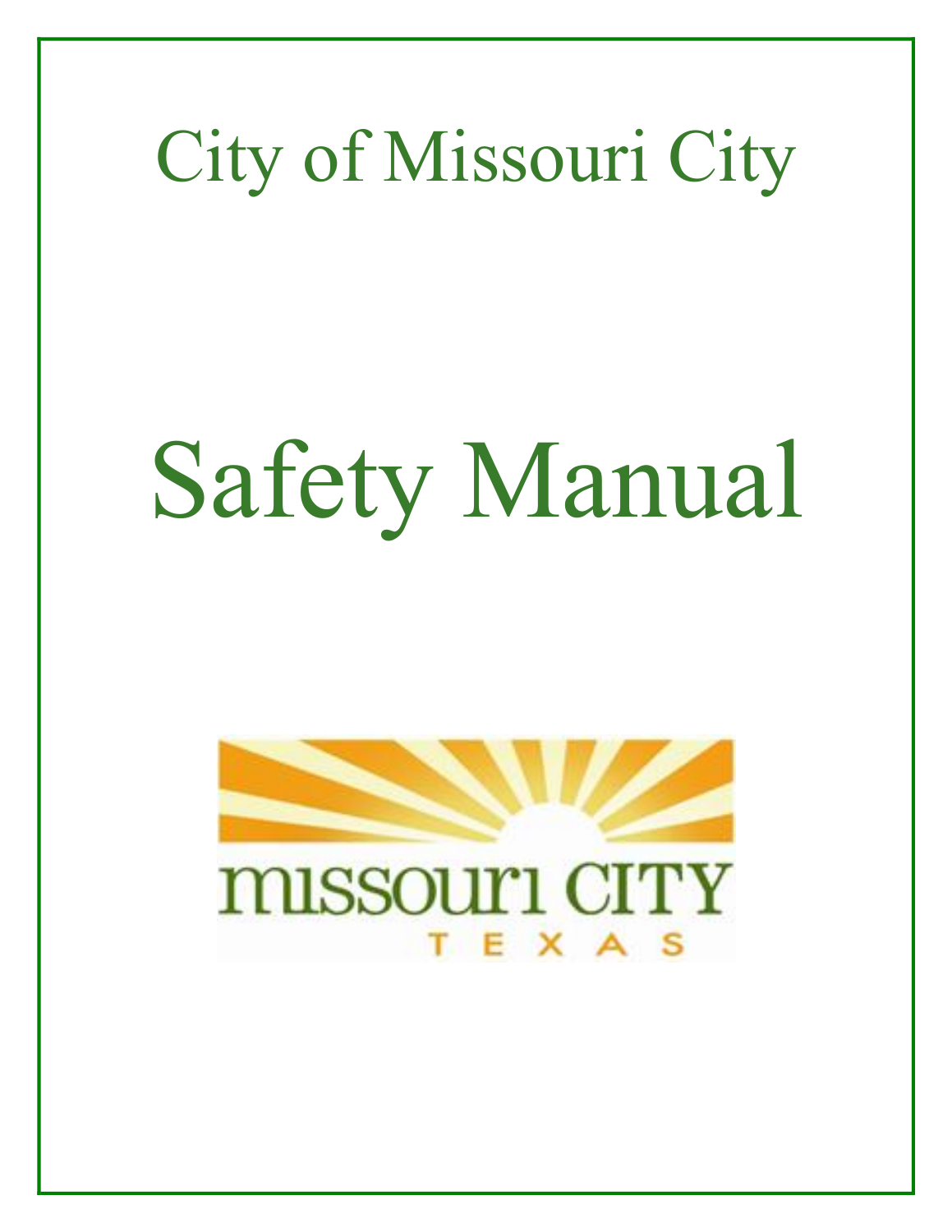#### FOREWORD

The rules and standards within this manual are not the only ingredients needed to successfully control accidents and cannot by any means, singularly accomplish the safety objective we have set. Yet, they have a prominent role in our day to day safety endeavors. This material is written, in part, to pinpoint the necessity for a good relationship between safety and good management safety and human relations.

In the past, safety performance was measured largely by lost-time accidents. As long as no one was injured seriously, people felt they were doing well. Minor injuries, property damage, and/or near-miss accidents were often brushed aside or ignored altogether. Studies have shown, however, that for every accident resulting in a serious injury, there are hundreds more that cause minor injuries, or no injuries at all. Reacting only to major accidents ignores over 99% of the accidents that occur in a municipality.

The causes of accidents do not automatically adjust themselves with the passing of time. On the contrary, these causes, if not controlled, tend to increase materially. We firmly believe that a labor force that is well informed and trained in the rules and standards governing safe work performance will suffer fewer accidents. Each of us must mentally prepare ourselves to accept that accidents can be controlled.

Human failure or unsure acts account for the majority of all our accidents. Some accidents are caused from mechanical failures, but these failures can be minimized with regularly scheduled inspections and preventative maintenance. Therefore, in the area of dealing with people lies our greatest challenge.

It is not the purpose of this manual to serve as a complete safety handbook. It attempts, however, to set forth some of the important points in an effective accident prevention program.

Sincerely,

City of Missouri City



#### **City of Missouri City**

1522 Texas Parkway Missouri City, TX 77489 713-403-8500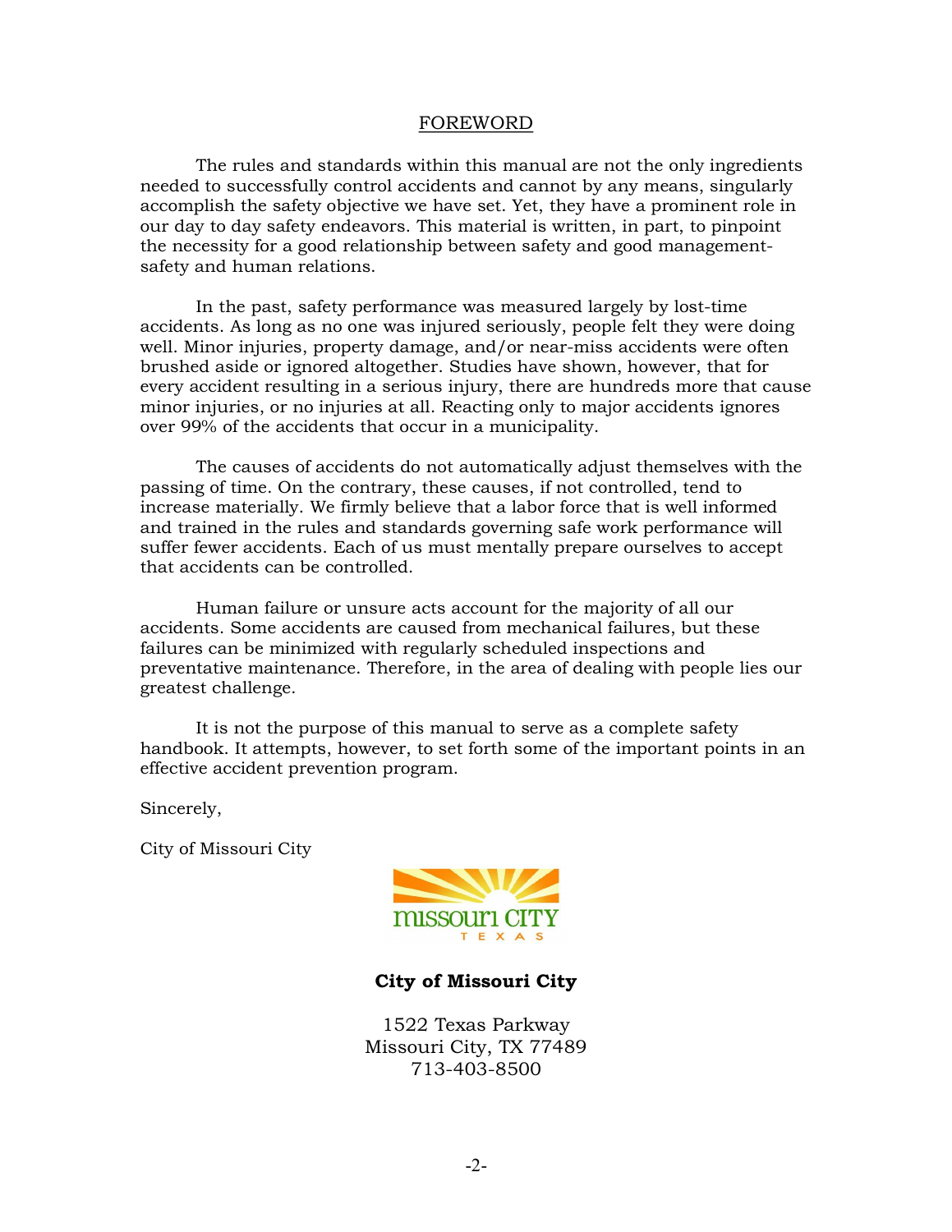# TABLE OF CONTENTS

| <b>INTRODUCTION</b> |                                                                                                                                                                                                                      | 5              |
|---------------------|----------------------------------------------------------------------------------------------------------------------------------------------------------------------------------------------------------------------|----------------|
|                     | SECTION 1- GUIDELINES IN USING THE SAFETY POLICY<br>Policies and Objectives                                                                                                                                          | 6              |
|                     | <b>SECTON 2- GENERAL SAFTEY RULES</b><br>General rules and instructions for a safe means of<br>performing work                                                                                                       | $\overline{7}$ |
|                     | <b>SECTION 3- FIRST AID AND HEALTH</b><br>Definition, Purpose and Scope; First Aid Principles                                                                                                                        | 8              |
|                     | SECTION 4- PERSONAL PROTECTIVE EQUIPMENT<br>Eye, Head, Hand and Foot Protection, Respirators,<br>High Visibility Gear, Lifelines                                                                                     | 9              |
|                     | <b>SECTION 5- HOUSEKEEPING</b><br>General Rules; Storage of Materials                                                                                                                                                | 10             |
|                     | <b>SECTION 6- FIRE PREVENTION</b><br>Fire Extinguishers; Fire Protection and Prevention                                                                                                                              | 11             |
|                     | <b>SECTION 7- CHEMICALS</b><br>General Safety Rules; Insecticides and Herbicides;<br>Hazardous Materials                                                                                                             | 15             |
|                     | SECTION 8- ELECTRICAL EQUIPMENT<br>Protective Grounding; Energized Circuits and<br>Apparatuses                                                                                                                       | 17             |
|                     | SECTION 9- HAND AND POWER TOOLS AND MACHINERY<br>Hand and Power Tools; Machinery and Equipment                                                                                                                       | 18             |
|                     | SECTION 10- LADDERS, PLATFORMS AND SCAFFOLDS<br>Handling, Storage and Care                                                                                                                                           | 19             |
|                     | SECTION 11- VEHICULAR EQUIPMENT OPERATION,<br>REQUIREMENTS AND MAINTENANCE<br>Operations of Motor Vehicles and Mobile<br>Equipment; Vehicle Operator's Responsibility;<br>Directions for Reporting Vehicle Accidents | 20             |
|                     | <b>SECTION 12- BARRICADES AND WARNING DEVICES</b><br>Handling, Storage and Use                                                                                                                                       | 22             |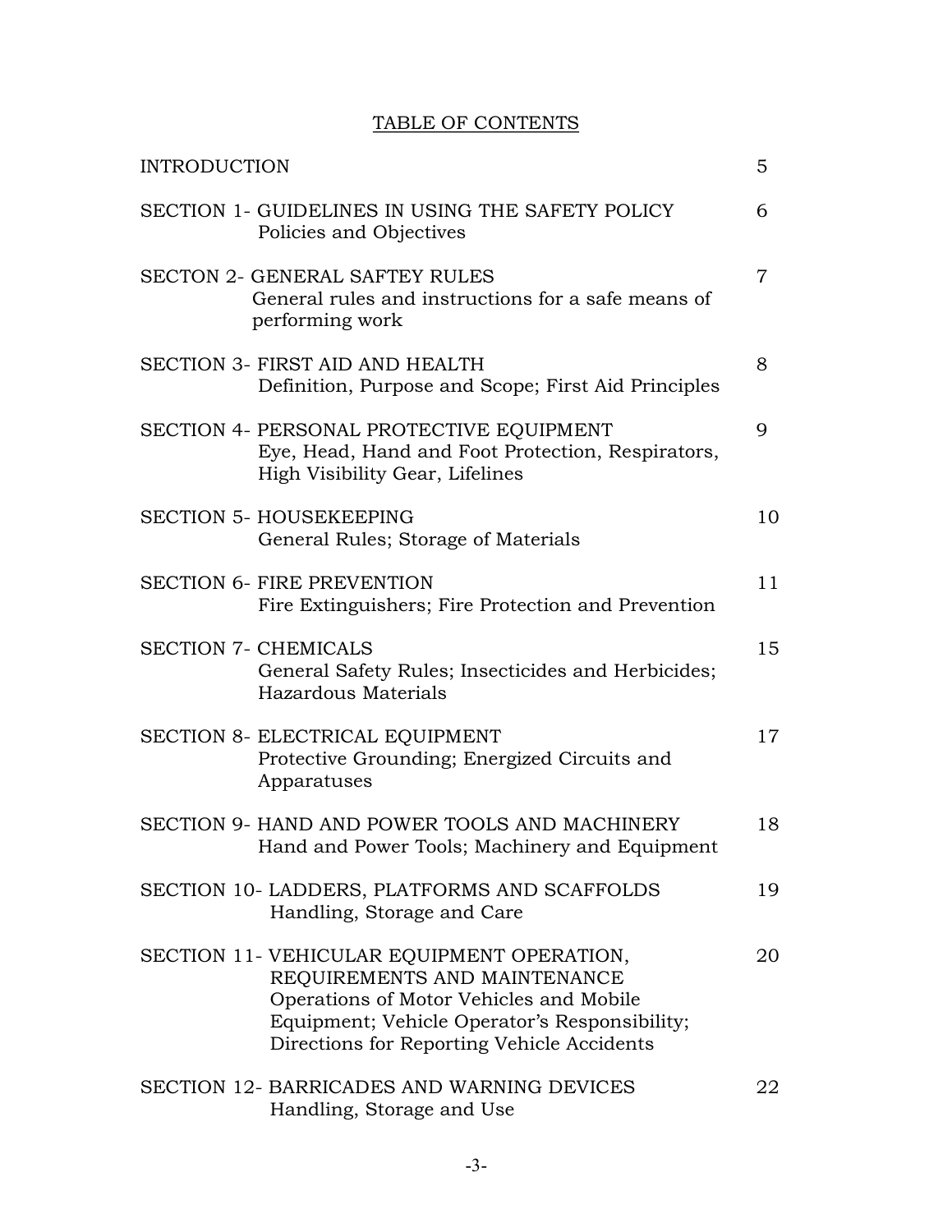# TABLE OF CONTENTS- continued

|  | SECTION 13- ROAD CONSTRUCTION AND MAINTENANCE<br>Site Protection; Surveying; Heavy Equipment<br>Operations; Asphalt Work; Lane Marketing and<br>Center Striping; Brush Cutting; Moving Operations | 22 |
|--|---------------------------------------------------------------------------------------------------------------------------------------------------------------------------------------------------|----|
|  | <b>SECTION 14- OFFICE SAFETY</b><br>General; Office Equipment and Furniture, Floors;<br>Sharp and Pointed Objects                                                                                 | 26 |
|  | <b>SECTION 15- MISCELLANEOUS</b><br>Personal Conduct; Customer Premises                                                                                                                           | 27 |
|  | <b>SECTION 16- APPENDIX</b><br>Material Safety Data Sheet, Accident Reports,<br>Claims Notice                                                                                                     | 28 |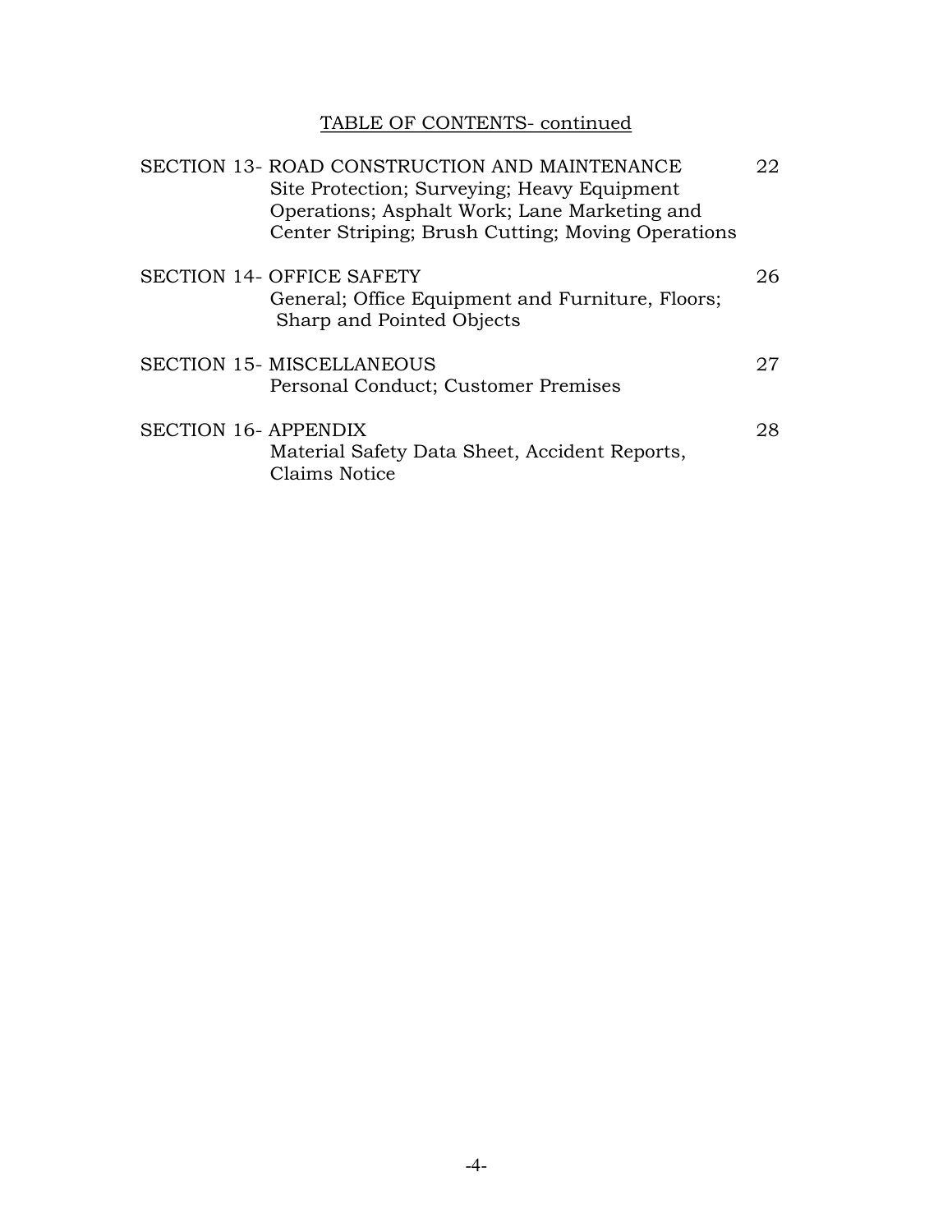#### INTRODUCTION

#### CITY OF MISSOURI CITY

#### SAFETY POLICY

Management of the City of Missouri City has a sincere concern for the welfare and safety of employees and the public. The City of Missouri City acknowledges the obligation, as an employer, to provide the safest possible working conditions for employees and, as a government service organization, to provide a safe environment for the public that uses the services.

This is the official City of Missouri City Safety Policy. It is your guidance in the prevention of accidents to yourself, your fellow employees, and to the public. This safety Policy contains many rules and safety practices that have been universally accepted as standard. However, it cannot cover all conditions which may arise on the job. Omission of any safety rule herein does not reduce individual responsibility for alertness and good judgment in the workplace.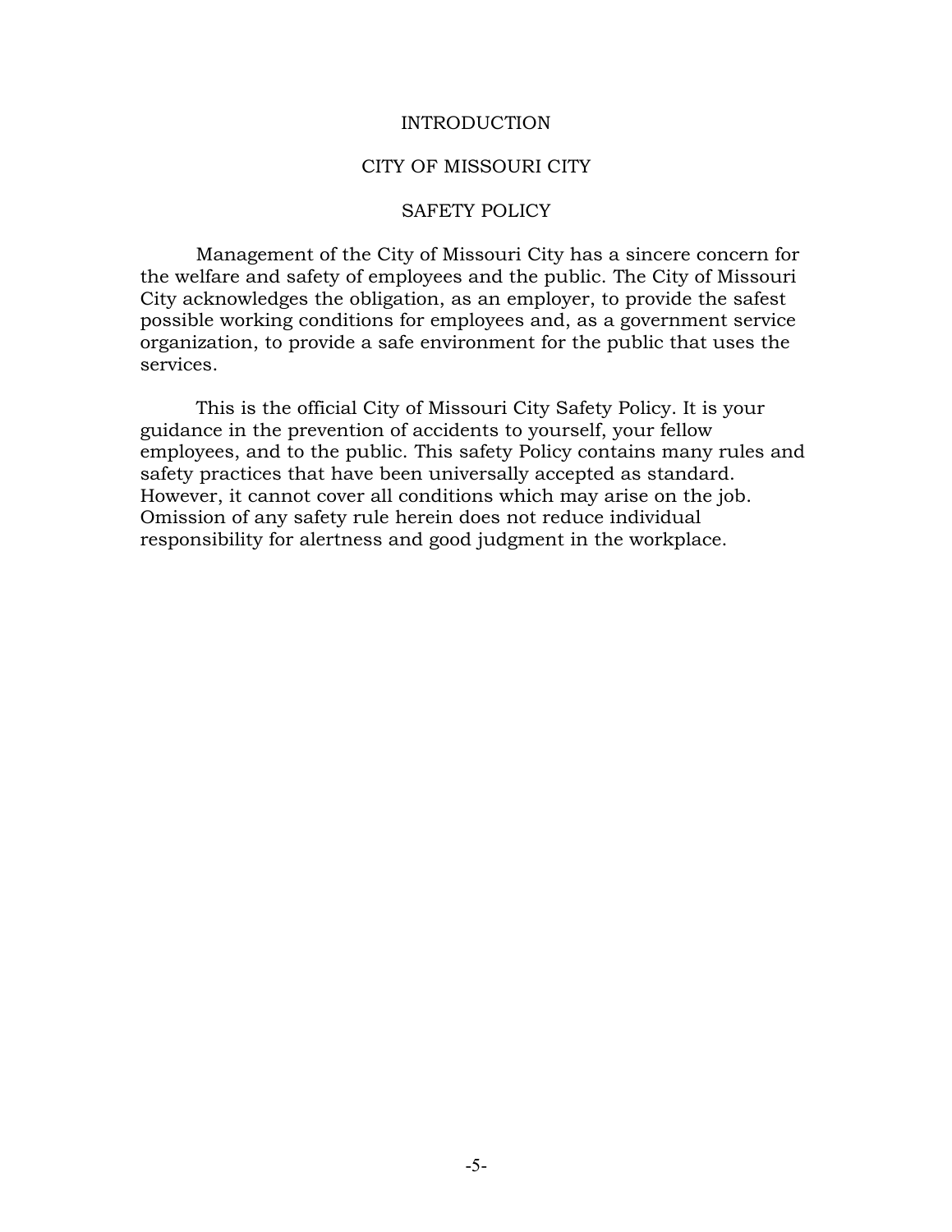# SECTION 1

# GUIDELINES TO USING THE CITY OF MISSOURI CITY SAFETY MANUAL

The employee safety manual is designed to give you a broad look at the safest methods of doing your job.

To be safe is to be secure from the threat of danger, harm or loss.

1.01 POLICIES: All employees shall be required to observe and enforce all safe practices, safety regulations, and policies directed by the City and/or Department. Each employee shall become familiar with the safety rules and procedures applicable to his or her job and comply with them at all times. Supervisory personnel at all levels shall be held responsible and accountable for the prevention of accidents. In turn, they shall take into account safe performance of duties when evaluating an employee in the annual performance review.

1.02 OBJECTIVES: A well-trained, well-disciplined and well-supervised employee in a safe environment is unlikely to have an accident. A low loss experience in any organization is an indication of quality supervision at all levels and overrules the misconception that accidents are inevitable.

1. There shall be regular programs (i.e. safety training programs) raising the awareness of all employees. Specialized programs will be provided to specific groups.

2. According to the State of Texas, ninety-three percent of all accidents are the result of unsafe acts or practices by employees. Many accidents are cause by the use of unsafe equipment, and/or by neglecting to follow the safe methods of doing your job.

3. Careful inspection and monitoring is necessary if employees are to reduce the hazards that contribute to accidents and injuries. Study and know your Safety Manual and remember that no hazard is too small for the attention of anyone who can have it corrected before someone is hurt.

4. Correct or report all unsafe conditions and unsafe practices that you observe to your supervisor at once. Fill out an accident report (who, when, how, etc.). If you have suggestion on how to make it safer for yourself or others, pass it along to your supervisor.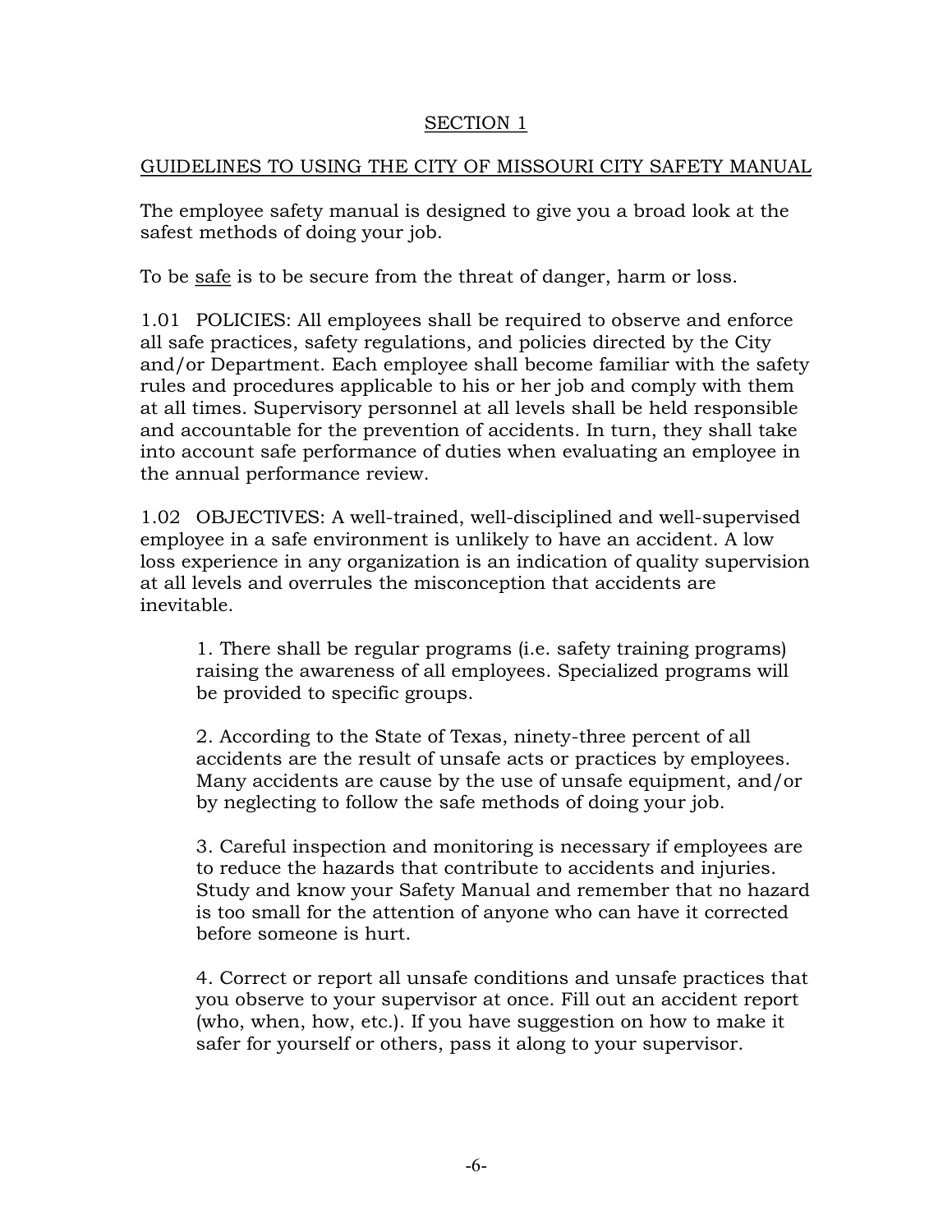5. This Safety Manual contains general safety rules and is not intended to be all inclusive. It has been developed and written to assist you in preventing accidents, and to assist each Department in its development of Departmental Safety Regulations.

6. Violation of safety regulations or safe practices could result in severe consequences. Compliance with accepted safety regulations is a condition of employment.

7. Regardless of what section of this manual any rule or regulation may appear, each and every rule and regulation shall apply to any work condition, work area, or office in which a potential hazard may exist.

# SECTION 2

# GENERAL SAFETY RULES

2.01 Work safety is the employees' responsibility at all times. Pay close attention to work and avoid unsafe acts. Do not take chances or dangerous short cuts. Unsafe conditions shall be corrected or otherwise reported to the Supervisor. It shall be the direct responsibility of individuals delegating work tasks to assure that employees are adequately instructed in a safe means of performing work and that safety procedures and rules are enforced.

1. A safe work procedure shall be set for all hazardous jobs prior to commencing the work, and all employees working on the same job must understand the procedure.

2. Individuals shall not depend solely on others for their own protection.

3. Crew members, along with the crew leader's help, shall see that their work position is safe and secure.

2.02 Obtain advice from your supervisor before attempting to do work which you are unfamiliar with. Be certain that you thoroughly understand the job and work assignment.

2.03 Each individual must be committed to perform work safely and to assist others as necessary so that all work is performed safely.

2.04 Safety guidelines indicate general items which affect everyone. It is imperative that everyone strive to communicate and educate themselves and others to existing and changing safety rules and procedures.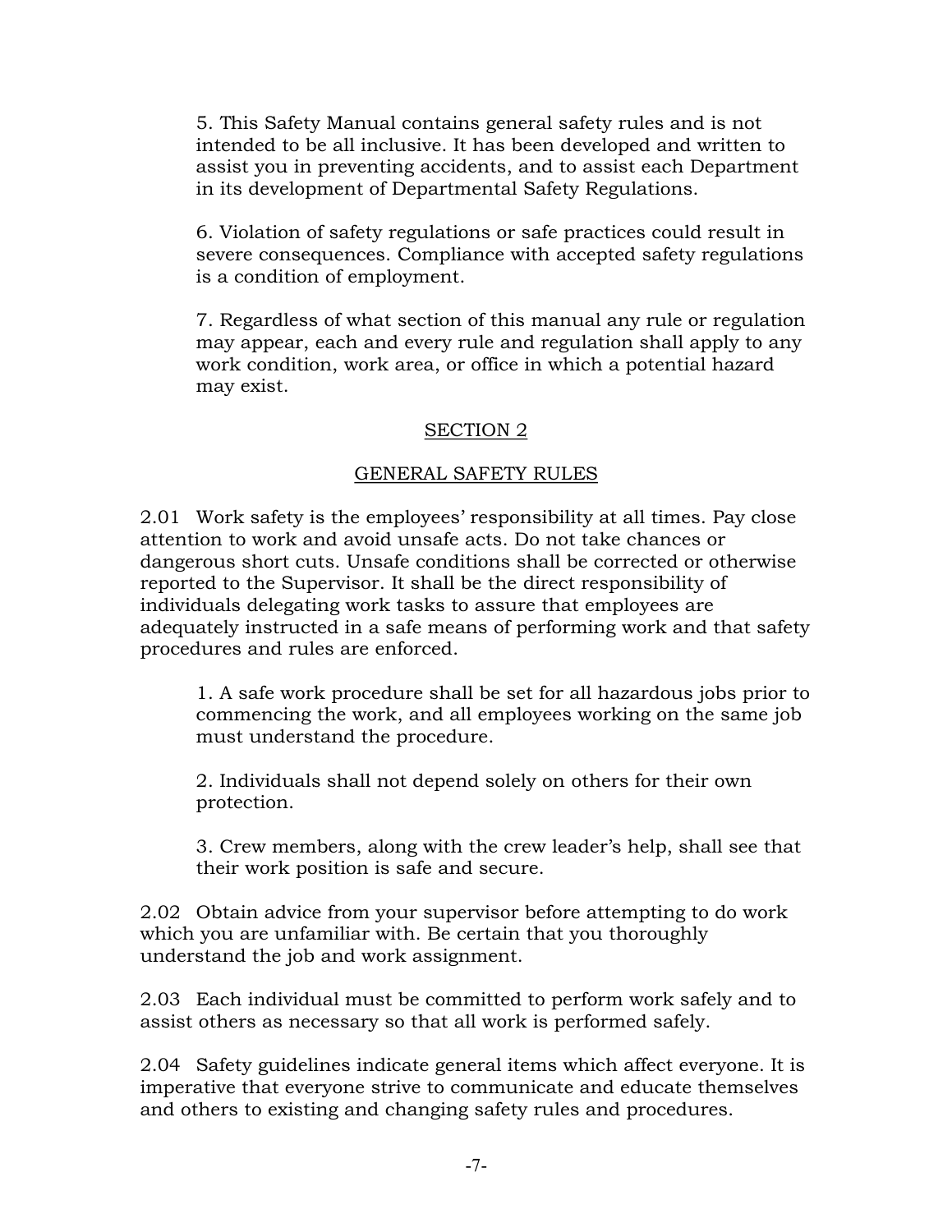2.05 Obey all warning signs. They have been placed in certain places to warn of special dangers. Read and understand all signs and act accordingly.

2.06 When operating vehicles, seat belts shall be worn at all times to assure the safety of all occupants in the event of an accident.

2.07 Horseplay, practical jokes, scuffling, and other related activities are strictly forbidden. They can backfire, resulting in accidents, personal injury, and/or property damage. Activities such as these may lead to termination of employment.

2.08 Possession or use of intoxicants or illegal drugs of any type shall not be allowed on the job or in the work area at any time. Missouri City is a "drug free" workplace.

Violation of this rule shall be sufficient cause for dismissal.

2.09 Get help before you handle a large or very heavy object.

2.10 Let a co-worker know when you will be working alone and in a remote area. Whenever possible, use the buddy system.

# SECTION 3

# FIRST AID AND HEALTH

# FIRST AID APPLICATION

# 3.01 DEFINITION

First aid is the immediate and temporary treatment given a victim of an accident or sudden illness until the services of a physician can be obtained. Proper first aid measures not only reduce suffering, but they also place the injured in a better condition to receive additional treatment.

# 3.02 PURPOSE

The purpose of the first aid training is to teach employees what to do as well as what not to do, to determine, without delay, the nature and extent of the injury or illness, to render necessary assistance, being careful not to cause additional injury, and to provide proper transportation if necessary.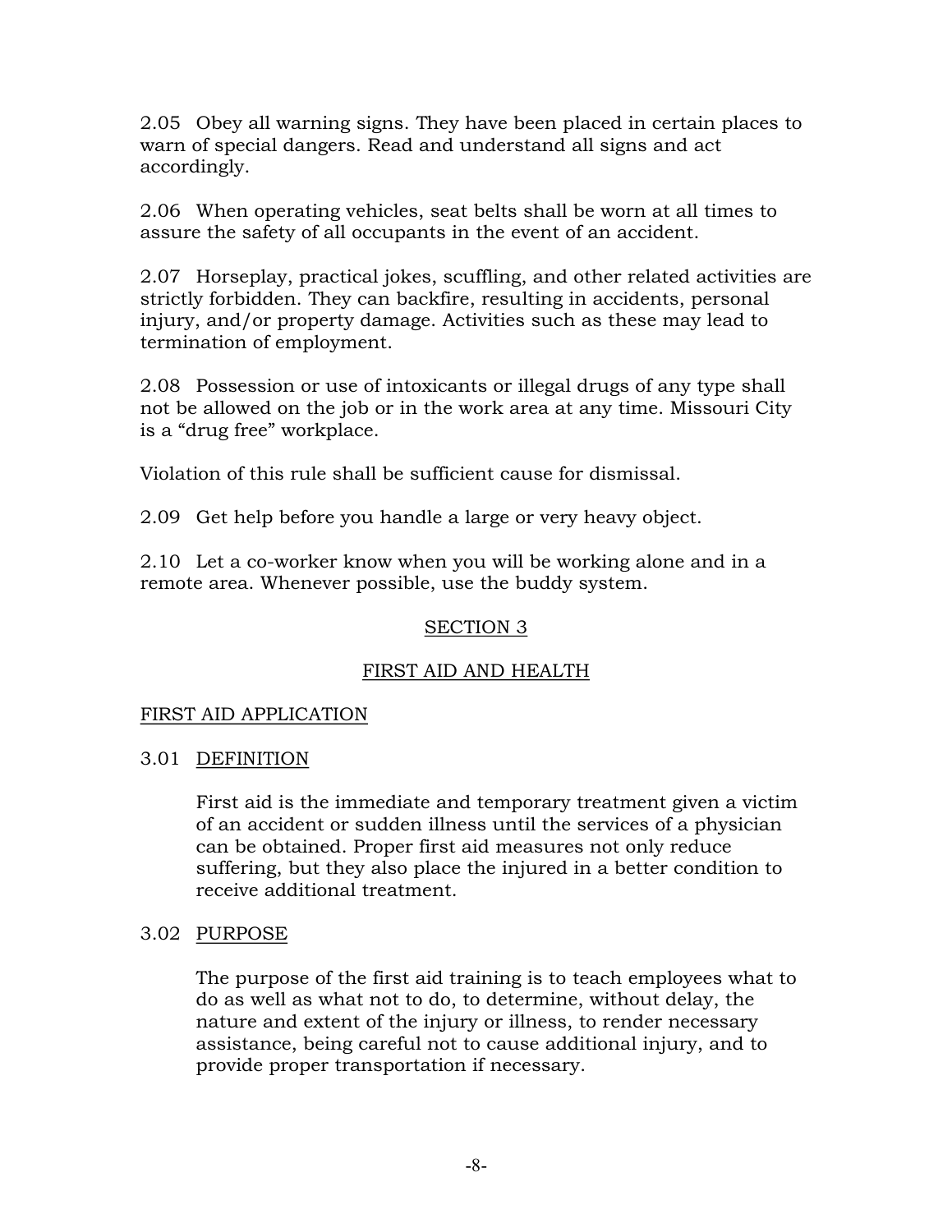# 3.03 SCOPE

- 1. The City provides a first aid kit and equipment for the protection of its employees. Employees shall familiarize themselves with the contents of kits and the first aid equipment so that they will able to render assistance in all cases of injury.
- 2. Employees shall be proficient in first aid, including the care of puncture wounds, dog bites, poison ivy, or poison oak rash, chemical burns, and electrical burns.
- 3. Injuries, even minor ones, are to be reported to the supervisor as quickly as possible. The supervisor will take the necessary action to see that the injured employee is given proper treatment, and take steps to prevent similar incidents and/or accidents, where possible.
- 4. Damaged or missing first aid equipment and supplies maintained throughout the facility shall be brought to the attention of the supervisor.
- 5. All departments shall have a fully equipped first aid kit and small fire extinguisher available at all times, and in a convenient location.

# SECTION 4

# PERSONAL PROTECTIVE EQUIPMENT

4.01 All employees are expected to wear personal clothing that is safe and proper for the job (as described below). Uniformed departments are expected to wear uniforms.

4.02 Approved eye shields or goggles furnished by the City shall be worn when performing tasks such as grinding, chiseling, chipping, hammering, drilling, welding, cutting, moving, edging, working on energized electrical equipment, or while performing any other potentially hazardous work. Normal prescription glasses shall not be considered a substitute for safety goggles or shields, unless they have already been designated as safety glasses. Register personal equipment with supervisor.

4.03 Gloves, sleeves, aprons, slicker units, and other pieces of personal protective equipment are required when performing certain jobs-always ask a supervisor.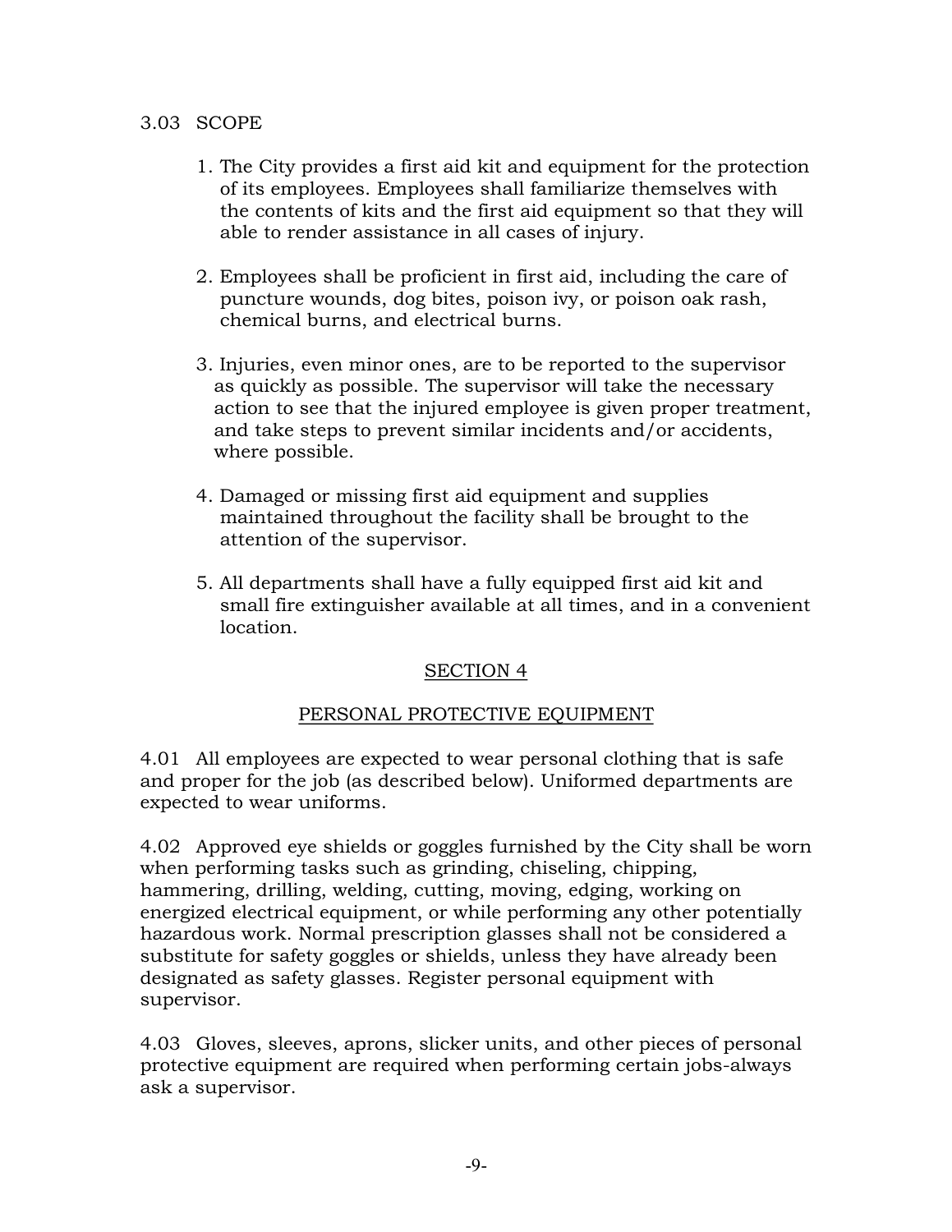4.04 Hearing protection in the form of ear plugs are available and shall be used as necessary.

4.05 Employees must wear suitable footwear protection at all times. Steel-toed boots are preferred. When slippery, explosive, or toxic solvents are present, employees must wear rubber boats.

4.06 Employees must wear high visibility gear when working early or late hours where there is not enough natural light to work by, when exposed to vehicular traffic in streets, or when working in the Public Right of Way.

4.07 Employees must wear required lifelines when working in overhead positions, trenches, and sewer lines.

4.08 Respirators are required where respiratory hazards may exist. Immediate supervisors shall be responsible for seeing that respirators are worn when required and that they are the necessary type. The proper respirator shall be used when working under different conditions; i.e. chemicals, dust, etc.

- 1. Users of respirators shall be instructed and trained in proper use of this equipment, as well as its limitations.
- 2. Only respirators furnished by the City shall be considered to be approved.
- 3. Respirators shall be cleaned and disinfected regularly by the user, and shall be inspected and test-fitted at regular time intervals by certified individuals.
- 4. Appropriate surveillance of work area conditions and the degree of employee exposure shall be maintained by supervisors.

# SECTION 5

# HOUSEKEEPING

5.01 Good housekeeping is essential operations and it is a measure by which the skill and ability of a department or an individual crew is judged. It is the foundation for a safe and healthful work place.

1. All work areas shall be cleaned up and properly secured before leaving the job site.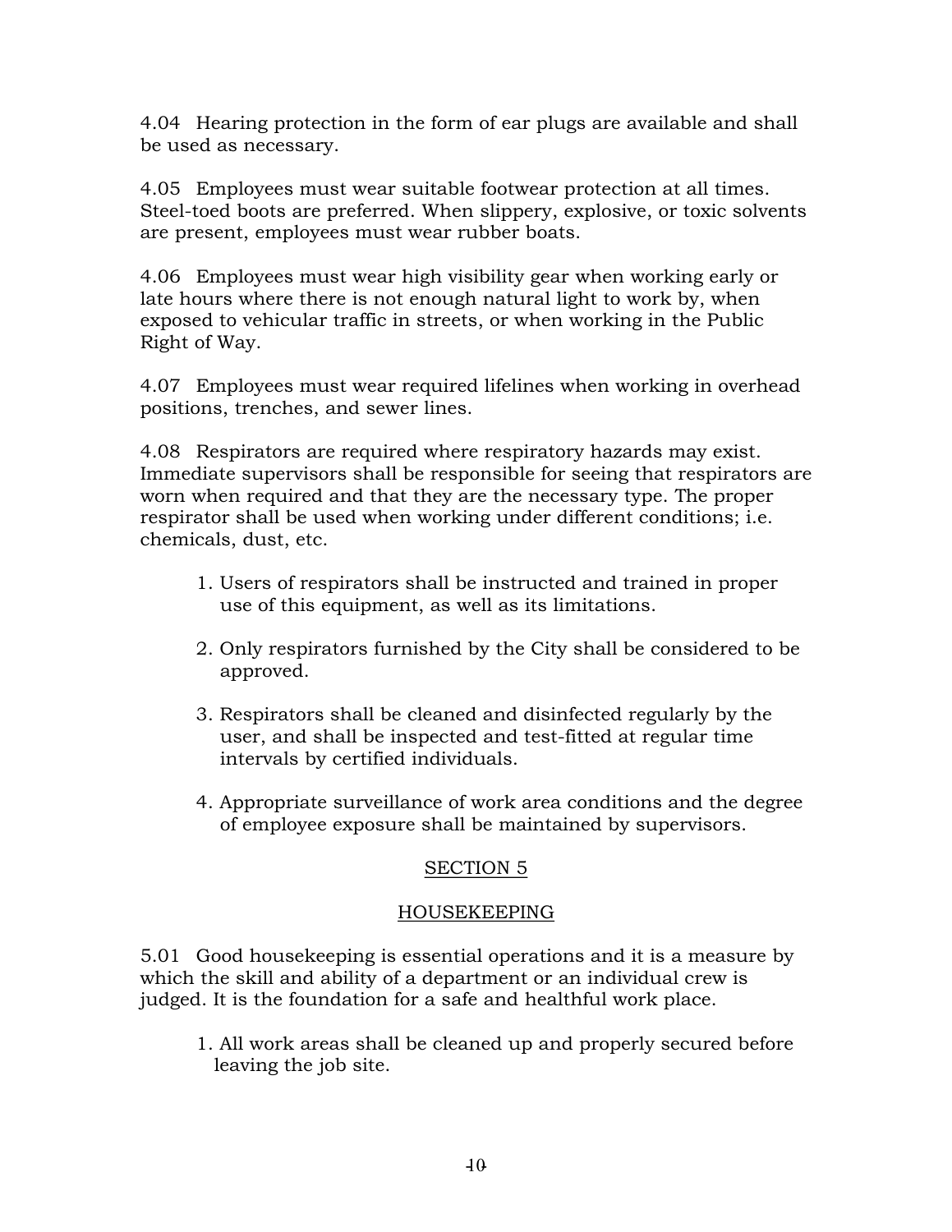2. Supervisors and department heads shall make inspections as necessary to assure that housekeeping is conductive to safe job performance.

5.02 Objects or loose material which could fall and hit an individual, or which could make an individual trip, slip or fall, should not be left in the work area. If you are unable to remove such objects, report this fact to your immediate supervisor.

5.03 Keep aisles clean. Avoid stacking materials or placing boxes, ladders, or other equipment in any manner which blocks or obstructs exists, fire extinguishers, cabinets, doorways, or aisleways.

5.04 Place all trash and refuse in proper receptacles. Oily rags shall be placed in approved self closing covered metal containers.

5.05 Keep lunchrooms, locker rooms, showers, and washrooms clean.

5.06 Grounds are to be kept clean by properly picking up and disposing all trash and litter.

5.07 Areas of maintenance repair work shall be picked up daily. All other floor surface areas shall be swept clean with a broom.

5.08 Proper ventilation and lighting shall be kept at all times.

5.09 Always use proper tools and proper protection on the job.

# SECTION 6

# FIRE PREVENTION AND PROTECTION

# 6.01 FIRE PREVENTION

- 1. Keep all work areas, work rooms, storage areas, and mechanical rooms free from accumulated paper goods, trash, and other combustible articles.
- 2. Return all unused files, records, and other materials to proper storage areas.
- 3. Limit the number of books, reports, and other materials to proper storage areas.
- 4. Do not overflow trash container receptacles. Dispose of this material regularly.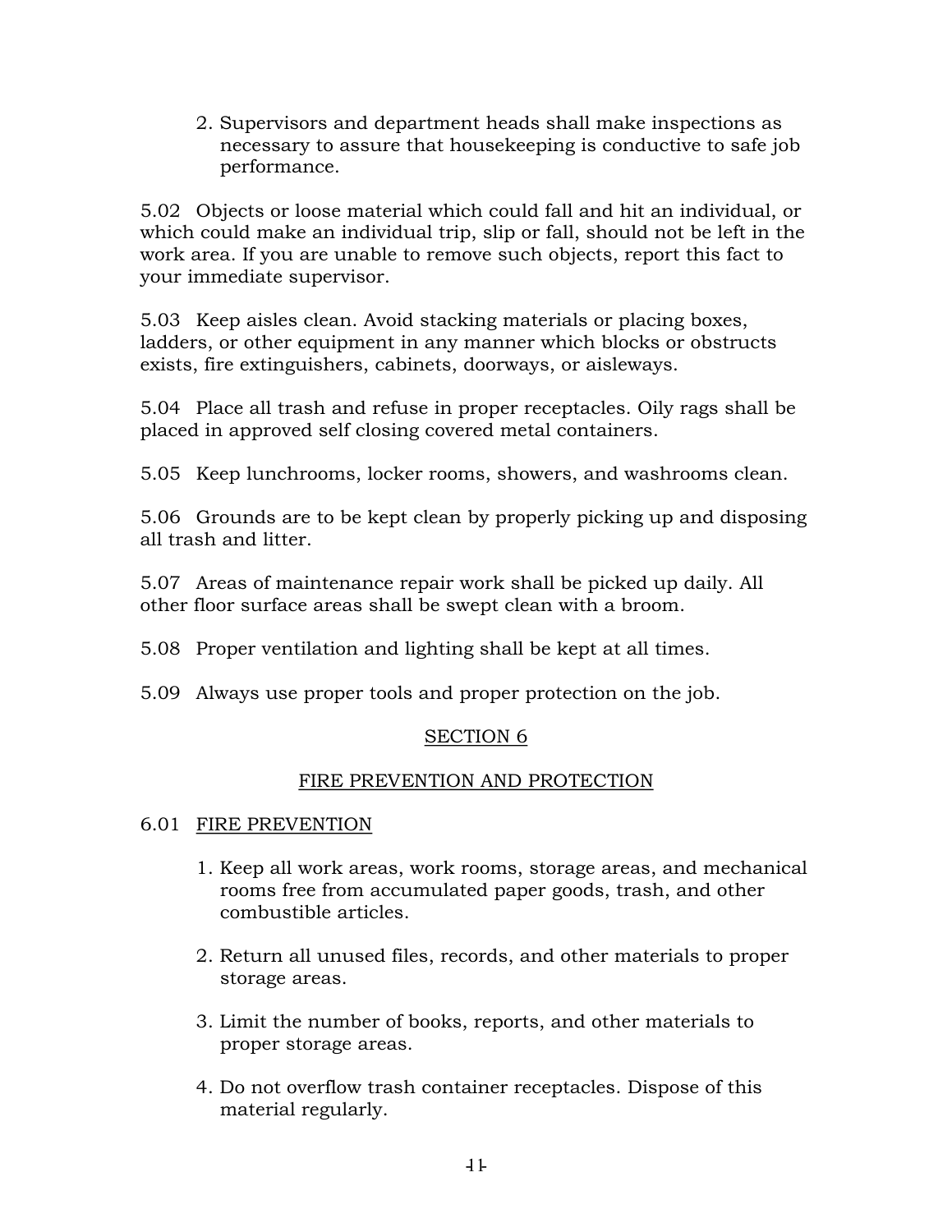- 5. Do not store any materials in stairwell exit ways, exit aisles, and halls.
- 6. Inspect equipment often. Turn off equipment when it is not in use.
- 7. Limit smoking to specific approved areas, and use only approved ash trays and metal enclosed receptacle.
- 8. Be alert to potential fire hazards and report unsafe conditions immediately.
- 9. Portable heaters shall be turned off promptly at the end of the day, so as to not come on while an individual is away. Individuals shall take precautions so heater will not be in contact with other objects during use. The privilege of using a heater will be taken away if these conditions cannot be met.

6.02 ACTION PRIORITIES- In the event of a fire, evidence of smoke, or strong smell of fire, the employee alerted will take the following action in order:

1. Notify Fire Division, then building occupants.

2. Evacuate the building according to the Emergency Action Plan.

3. Provide assistance to disabled persons, or persons unfamiliar with Emergency Action Plan.

4. Proceed directly to the designated Safe Area. Supervisor should take head count and compare with a master list to make sure that everyone is accounted for.

5. Inform proper authority of your condition and safety, and provide any information available regarding emergency conditions of which you are aware.

6. Remain in the Safe Area and be attentive to any instructions forthcoming.

6.03 FIRE CLASSIFICATION-The following are identified fire conditions that could develop, and the correct plan of action to take during each one:

1. Smell of smoke exists, but no smoke is visible a. Notify Fire Dispatcher of condition by calling 911.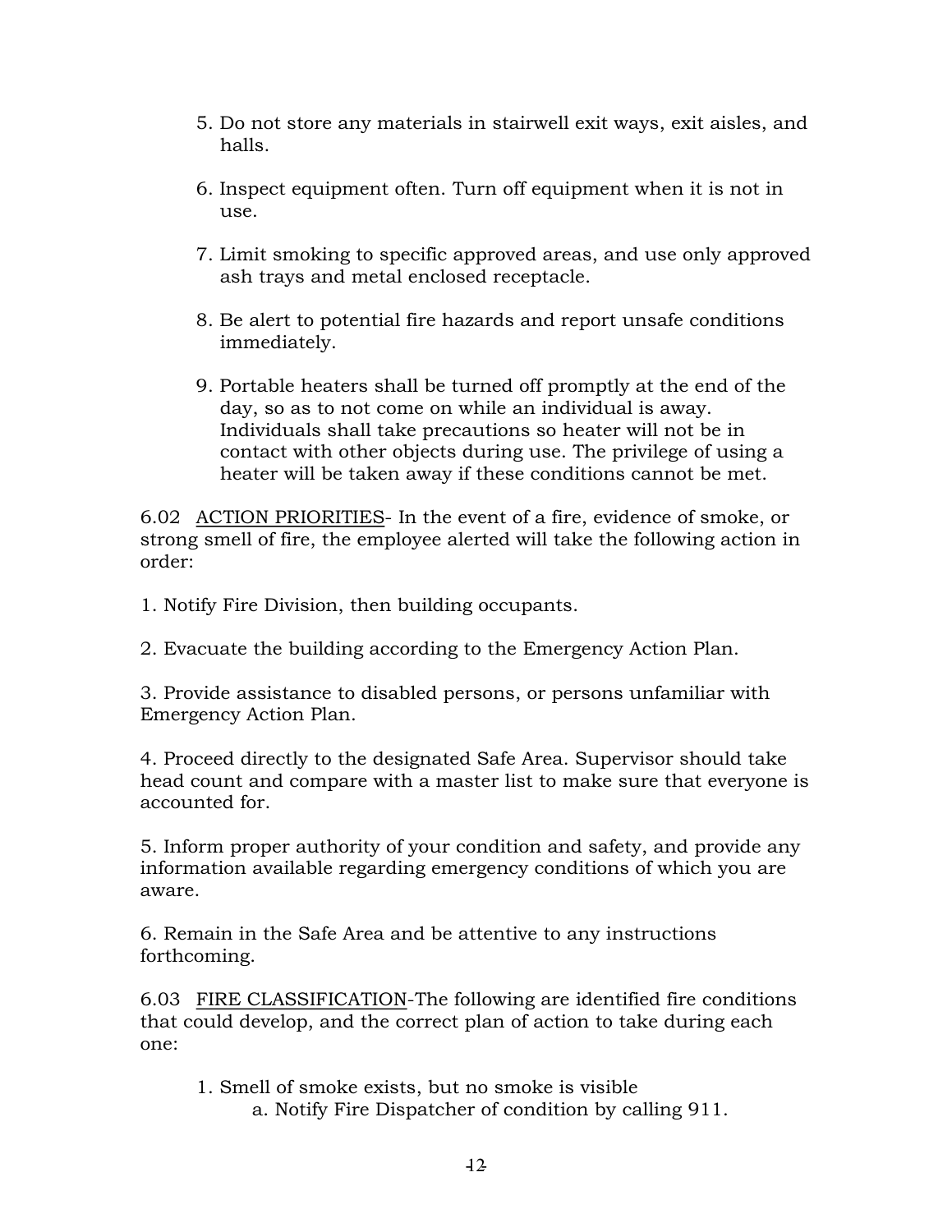- b. Notify employees in immediate area, as well as supervisor.
- c. Relocate employees in area to safe location in the building.
- d. Allow the Fire Division personnel to attempt to locate source of the odor.
- e. If condition increases, start full evacuation procedures immediately.
- 2. Smoke is visible
	- a. Notify Fire Dispatcher of condition by calling 911.
	- b. Notify employees in immediate area of the condition.
	- c. Start partial evacuation procedure, by relocating employees in immediate area to safe location in the building.
	- d. Notify all employees, through the intercom, to be prepared to evacuate.
	- e. If condition increases, start full evacuation procedures immediately.
- 3. Fire Visible (regardless of size)
	- a. Start full evacuation procedures immediately.
	- b. Immediately evacuate all employees in the area, and relocate to a safe area out of the building.
	- c. Notify Fire Dispatcher of condition by calling 911.
- 4. In the event you are exposed to a fire, and your clothes become ignited:
	- a. STOP- Do not run. Running will only intensify the flame.
	- b. COVER-Immediately cover your face with your hands. This will reduce the chance of the flame coming in contact with your eyes and/or airway.
	- c. DROP- Fall to the floor and lay perfectly flat.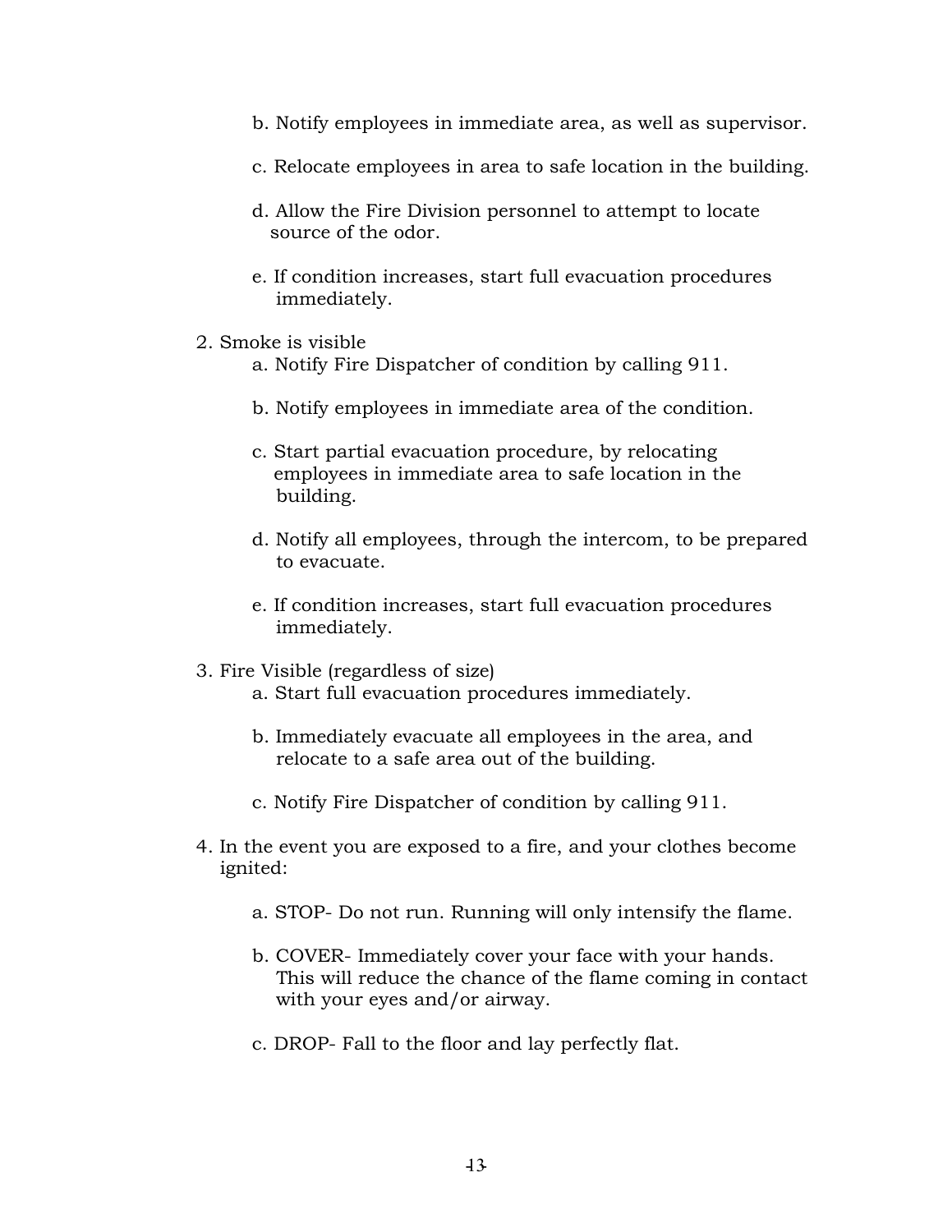- d. ROLL- Every portion of your body must roll- two complete rolls to the right, then two to the left. Continue the procedure until assistance arrives or you are sure the fire has been significantly extinguished. Seek immediate help from other employees by shouting, "Help, I'm on fire!"
- 5. In the event you are a witness to a person whose clothing is on fire:
	- a. Go to their assistance. If the person is not familiar with the above procedure, use strong and forceful verbal instructions on what to do. If necessary, forcibly throw the person to the floor and execute the rolling action.
	- b. Immediately cover the victim with a blanket, sheet, towel, coat, or even an item of your own clothing, and start patting this material with your hands. Check the victims entire body for any remaining flames and extinguish these locations as you discover them.
	- c. See that victim receives immediate medical care, as needed.

# 6.04 FIRE EXTINGUISHERS

1. Each employee shall know the location of the fire extinguishers in his/her area and how to use them. Annual fire extinguisher training will be conducted by the Fire Department.

REMEMBER HOW TO USE MOST FIRE EXTINGUISHERS: (PASS) PULL-The pin AIM-At the fire SOUEEZE-The handle SWEEP-From side to side

- 2. Adequate emergency fire fighting equipment shall be in appropriate locations and appropriately marked.
- 3. Any extinguisher that has been used shall be immediately reported for service.
- 4. Fire extinguishers shall not be blocked by the storage of equipment.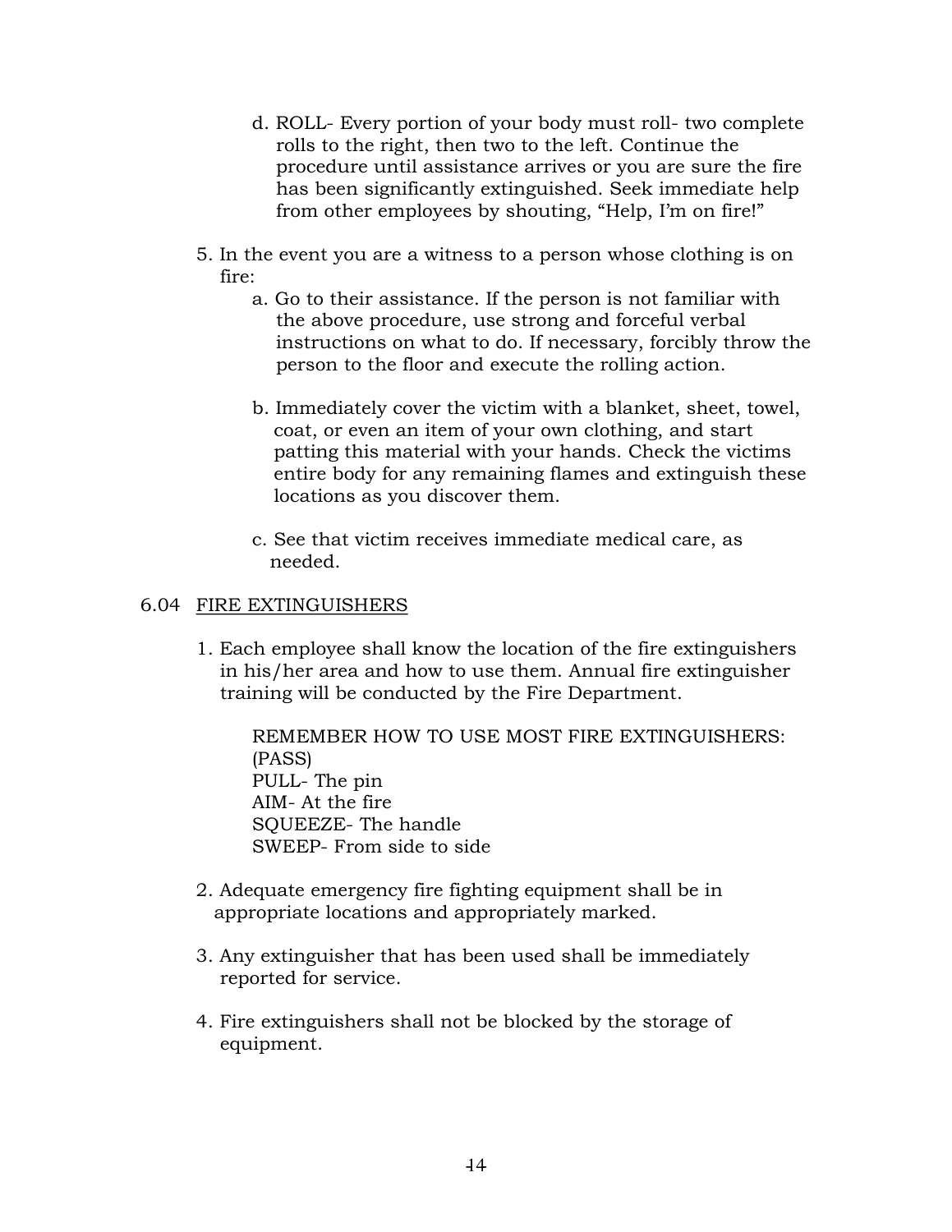# SECTION 7

# CHEMICALS

#### GENERAL SAFETY RULES

7.01 Assume that all chemicals are dangerous. Avoid contact with all chemicals by using proper care. Avoid breathing dust or vapors. Do not allow chemicals to get on skin. Always wear proper protective equipment when handling chemicals.

7.02 If body contact is made with any chemical, acid, solvent or caustic solution, the affected body area shall be immediately flushed with water for 15 minutes. Remove all contaminated clothing while flushing with water.

7.03 Always use equipment for its intended purpose. Check equipment prior to use. If equipment is damaged or faulty, write a maintenance work request or report equipment defects so that corrections can be made.

7.04 Never place chemicals in an unmarked container or use chemicals from unmarked containers, unless checked and approved. Containers which have chemicals in them shall be kept sealed and marked. Visually inspect all containers prior to handling.

7.05 Disposal of excess chemicals and empty containers shall be done in accordance with manufacturer's label instructions, Federal and/or State Law.

# INSECTICIDES AND HERBICIDES

7.10 Avoid exceeding the maximum dosage or mix. Always follow manufacturer's labeling.

7.11 When mixing and spraying wear clean, dry clothing, respirator, gloves, eye protection and hat.

7.12 Do not spray during high winds.

7.13 Wash hands and face before eating or smoking.

7.14 Use care when spraying near the public, or places where individuals frequently walk. Leave no puddles of spray on hard surfaces.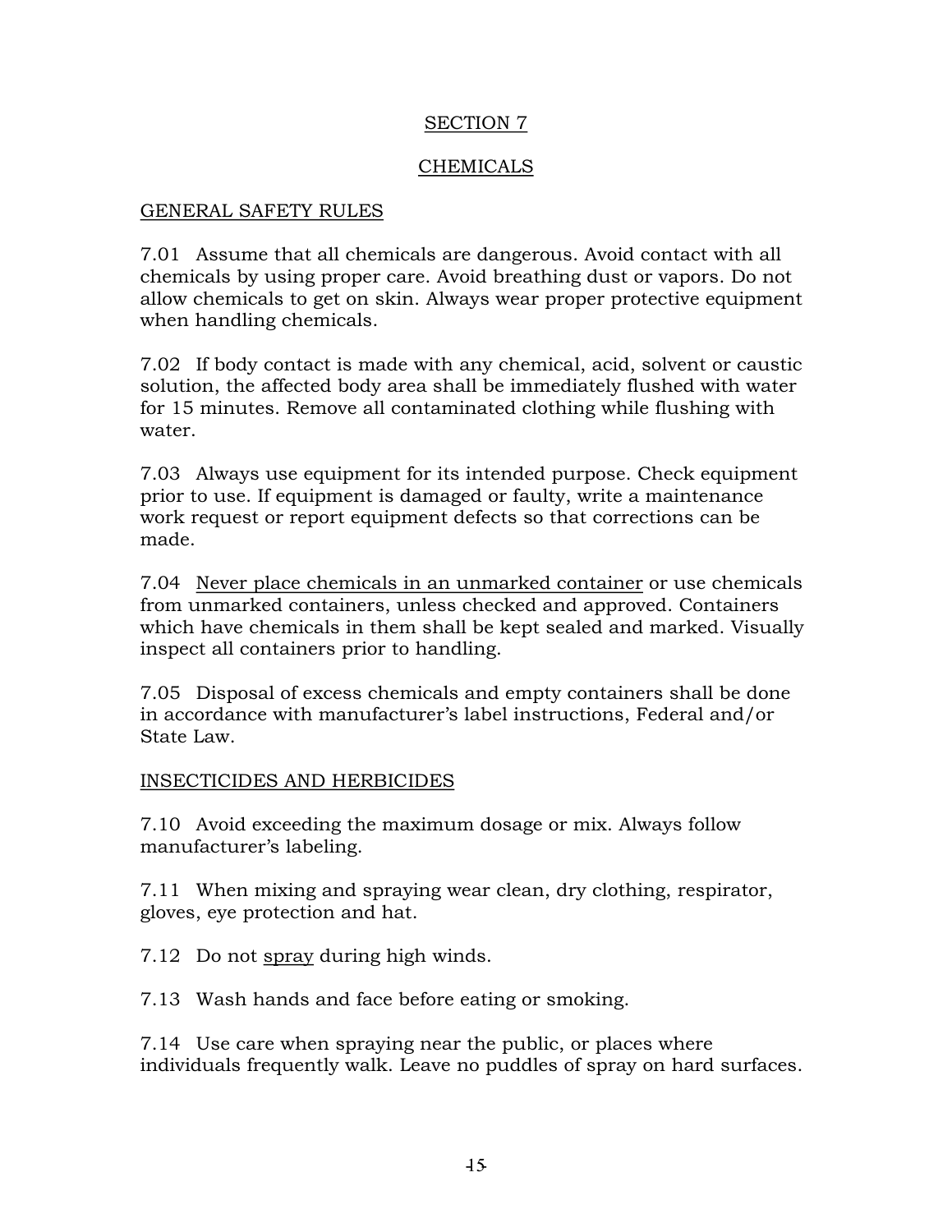7.15 When using herbicides in a populated area, make sure that the wind drift is not in the direction of a residence, in order to prevent damage to yards, trees, and gardens.

7.16 Only designated, licensed employees shall disburse this type of material. These individuals will be licensed by the State and will complete ongoing training classes as outlined by the State.

7.17 Make sure all spraying equipment, containers, protective equipment, and clothing are properly cleaned after each use.

7.18 Adhere to all local, State and Federal Laws.

7.19 Emergency phone numbers shall be kept handy. These numbers will include, but shall not be limited to:

Fire - 911 Police - 911 Poison Center-654-1701 Fort Bend Hospital- 499-4800 Emergency Operations - 342-2100

# HAZARDOUS MATERIALS

7.20 The Texas Hazard Communication Act of 1993, Texas Civil Statutes, Article 5182B, requires the City to maintain Material Safety Data Sheets (MSDS) information on hazardous chemicals. Material Safety Data Sheets are on file and available for review by any employee (see Appendix).

7.21 For any type of spill, the department head shall be contacted immediately for proper disposal of any materials used in the cleanup. A report will be forwarded to the Safety Director.

7.22 It shall be the department head's responsibility to train or have trained all employees who may come in contact with the chemical hazards in the following areas:

- 1. The hazards of the chemical being used, including an explanation of the "Right to Know."
- 2. Methods and observations workers can use to detect the presence of a chemical to which they may be exposed (visual appearance or smell).
- 3. To be able to locate and understand how to read a MSDS sheet.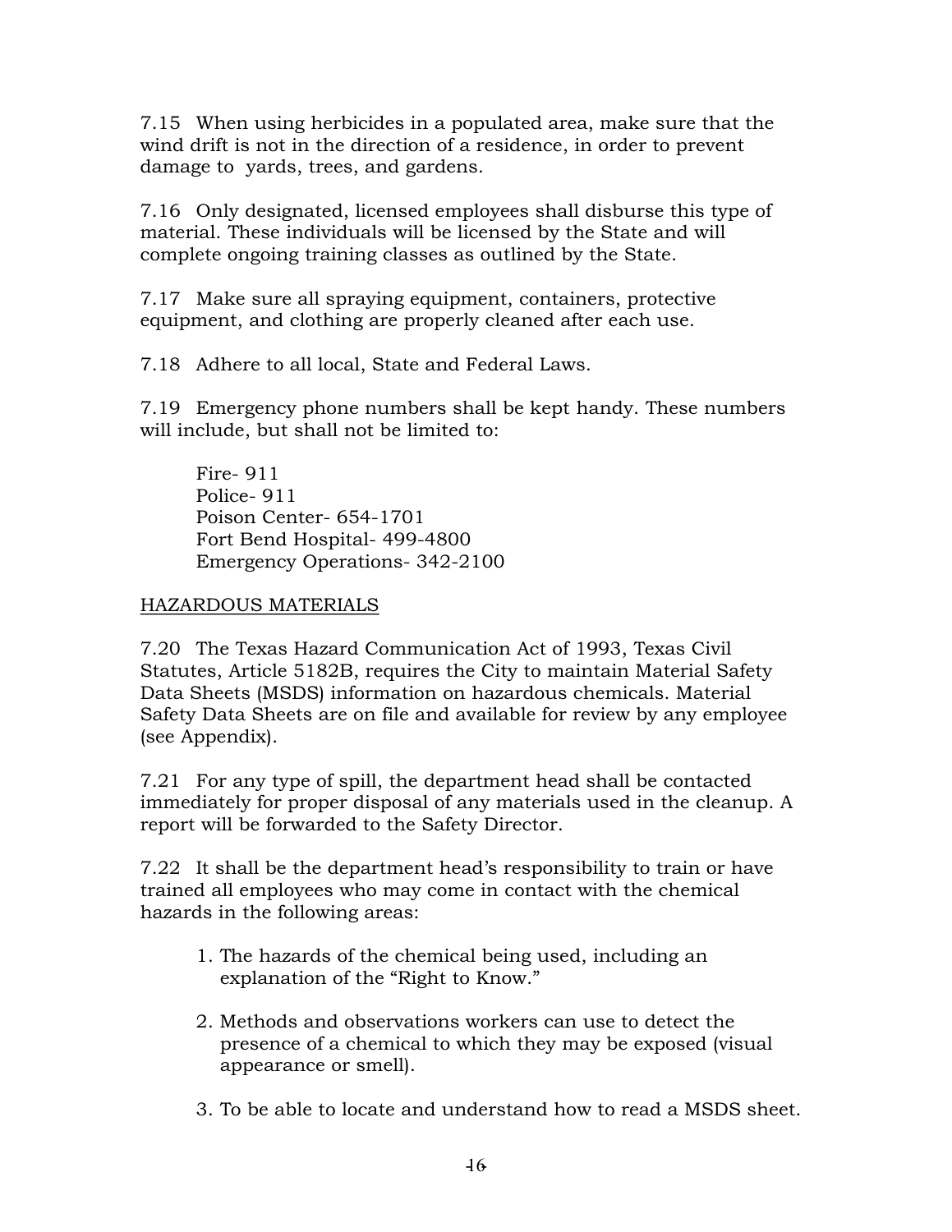- 4. The required personal protective equipment for using certain materials, and the proper use of this protective equipment.
- 5. Emergency response and clean-up procedures to follow in the event of a contaminating incident.

7.23 It will also be the department head's responsibility to make sure that employee exposure to chemicals is kept within acceptable levels.

7.24 When in doubt about whether a chemical is hazardous or not, ALWAYS CONTACT THE FIRE DEPARTMENT BEFORE USING IT.

# SECTION 8

# ELECTRICAL EQIUPMENT

8.01 Only authorized personnel are permitted to work on any electrical circuit or equipment. Report all defective equipment to your supervisor.

8.02 Unless they are positively proven to be de-generized and grounded, ALL circuits and electrical apparatuses shall always be considered energized. ALL de-energized electrical apparatuses shall be grounded before work is permitted on it. IT ISN'T DEAD IF IT ISN'T GROUNDED. Orders and instructions shall be directed through the first level of supervision on the job. Immediate supervisors on the job shall not be bypassed unless an emergency situation exists If a department head or supervisor feels that the job is not going as it should or that something is wrong, even though a problem can't be readily recognized, a short halt shall be called and a discussion shall be held so as to eliminate any possibility of error. All circuits are to be considered "hot" unless tested with a voltage tester and found to be "dead" by a qualified electrician. Never touch loose or fallen electric wires.

8.03 Safety tags and lockouts must be used whenever working on electrical equipment.

8.04 All portable electrical equipment should be equipped with a protective ground.

8.05 When using electrical extension cords, care must be taken so that they are not placed in a manner to be readily damaged, or become a tripping hazard. Never use spliced or damaged electrical cords.

8.06 Before leaving any job, check to see that all covers, wires, doors, and guards are in place and equipment is in a safe operating condition.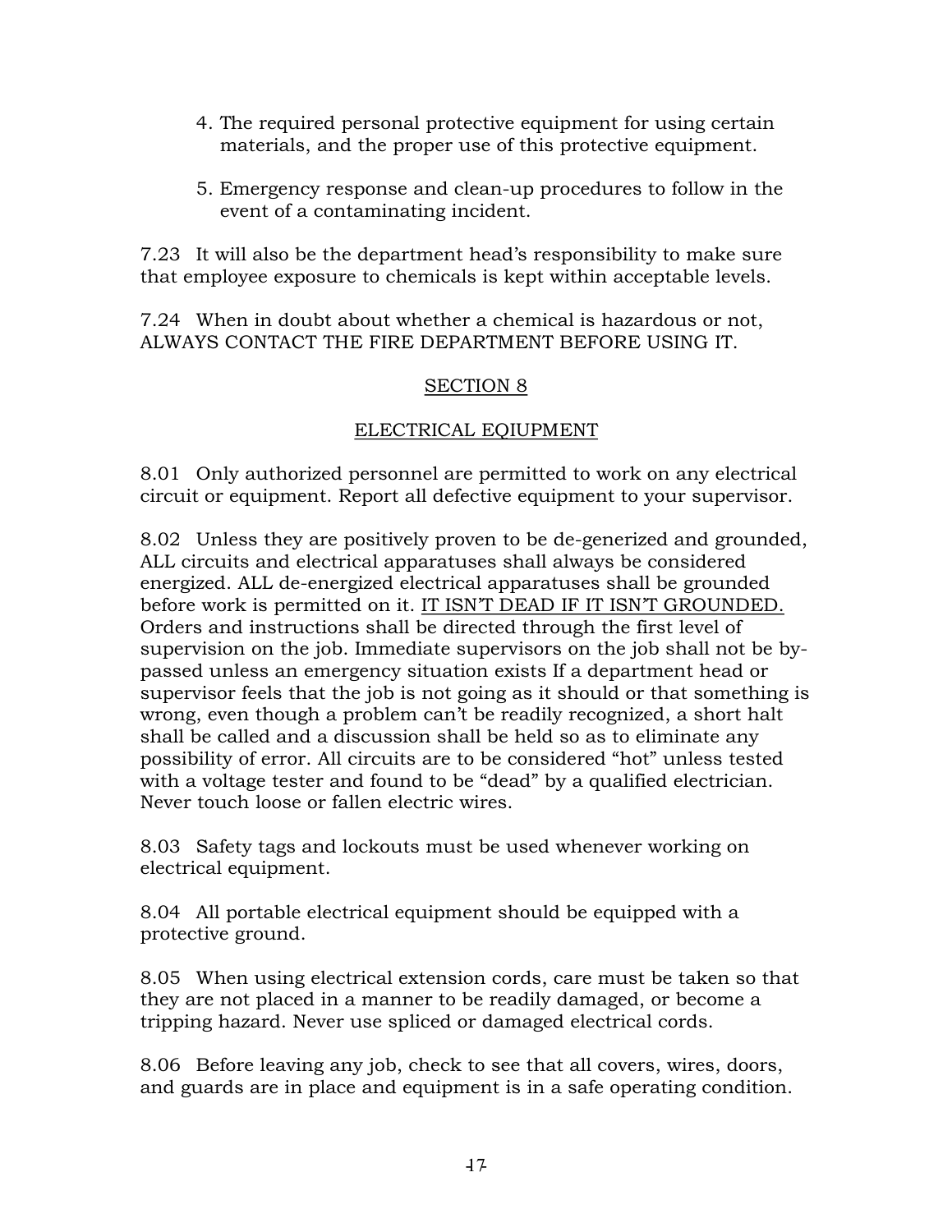#### SECTION 9

# HAND & POWER TOOLS AND MACHINERY

#### NEVER OPERATE ANY MACHINE OR EQUIPMENT WITHOUT BEING INSTRUCTED IN THE CORRECT OPERATING PROCEDURE

#### HAND TOOLS

- 9.01 Always use the right tool for the job being performed.
	- 1. Keep tools clean and in good condition; keep heads of striking tools dressed and replace broken, loose or splintered handles.
	- 2. Extensions shall not be put on hand tools for additional leverage.
	- 3. Store tools in their proper place. Do not carry tools in pockets. Cutting tools should be placed in a protective device to avoid injury.
	- 4. Do not use excessive pressure or force on any hand tool.
	- 5. Wear protective equipment when doing work that may cause damage to the eyes, hands, feet, head, or any other part of the body. Always exercise due caution when there is a reasonable possibility of the fingers, hands, or any body part being caught in between pinch or shear points on equipment which is being disassembled or reassembled.
	- 6. Tools with metal heads shall not be used on or near energized apparatuses without using rubber protective equipment.
	- 7. Measuring devices (ropes, hose, etc.) made with conductive material (metal ropes) shall not be used when working on or near energized apparatuses.
	- 8. Hand tools (chisels, pipes, drills, punches, etc.) shall be held with a mechanical holding device when they are being struck with a driving device. Eye protection shall be worn.
	- 9. Repairs shall be made on hand tools only by trained and authorized employees.
	- 10. All tools must be cleaned after usage.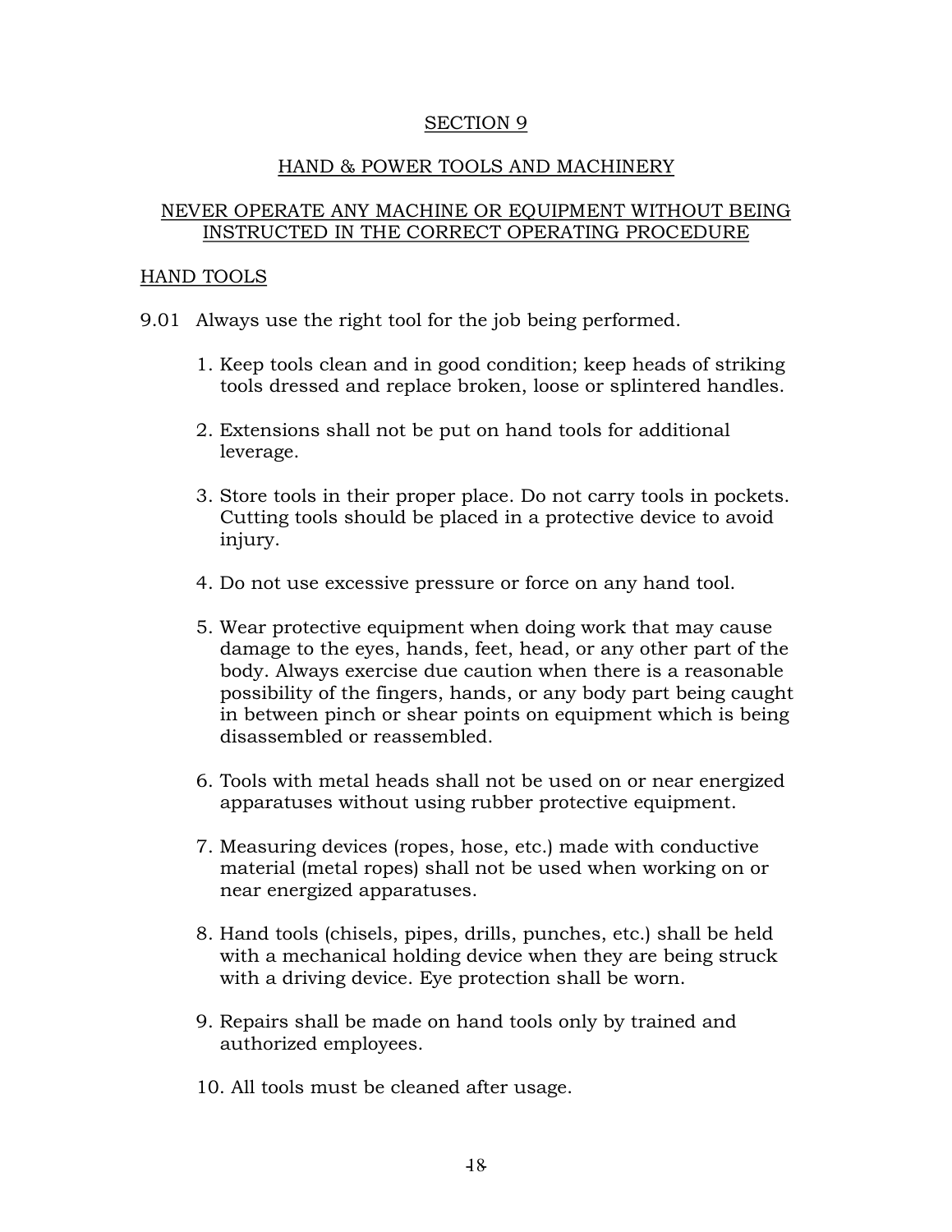# MACHINERY AND EQUIPMENT

9.02 Machine guards and other safety devices have been placed on machinery and equipment for protection. Make sure they are in place before starting machinery. Equipment with faulty safety devices should be put out of service and reported.

9.03 Do not wear loose clothing, neckties, or jewelry around moving machinery.

9.04 Do not engage in unnecessary conversation or distract anyone around moving machinery.

9.05 Do not leave running machinery unattended.

9.06 Never start a piece of moving equipment without being in full control of its operation.

# SECTION 10

# LADDERS, PLATFORMS AND SCAFFOLDS

10.01 Before a ladder is used, it shall be inspected to see that the rungs and sides are in good condition, free of dirt and grease, free from cracks, broken rungs, and defects or broken spreaders. Never use a defective ladder. Tag or mark it so that is may be repaired or replaced. Always use the right ladder for the job.

10.02 All straight ladders must be tied or otherwise made secure at the top, or must be held at the bottom while in use.

10.03 When using a straight ladder, the distance from the base to the wall should be about one-fourth of the distance from the base to the point of support.

10.04 Stepladders should be fully open and the locking device set before climbing. Ladders shall not be placed in a horizontal position and used as a runway or scaffold.

10.05 Never place a ladder in front of a door opening, unless the door is locked or guarded, or on a movable object.

10.06 The ladder shall be faced when ascending or descending, and both hands shall be used. Never slide down a ladder, or attempt to move a ladder while standing on it.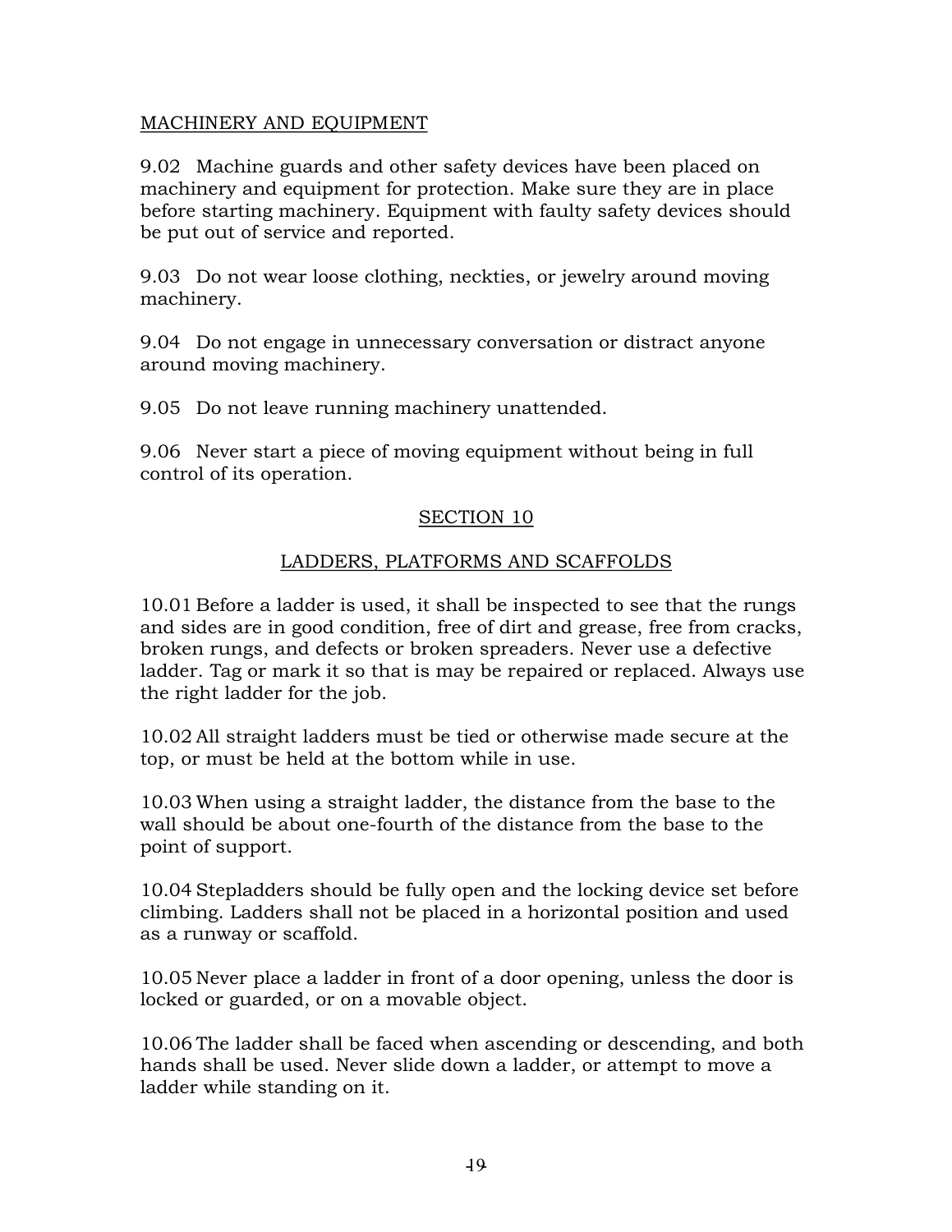10.07 Do not leave tools or other materials on a ladder, scaffold, or platform, unless they are secured in a safe and reasonable fashion.

10.08 The use of drums, boxes, chairs, or other such objects in place of ladders is prohibited.

10.09 All scaffolding that is put up must be rigid and capable of carrying the maximum intended load.

10.10 Ladders shall never be used to support more than one employee at a time.

10.11 Ladders and scaffolding shall be returned to their appropriate storage location after each use.

10.12 Leaning out from a ladder is an unsafe act. Do not reach farther than an arm's length from the ladder. Move your ladder as your work progresses. Use safety belts when possible.

10.13 Extreme caution should always be used when using ladders near power lines.

10.14 Contact Houston Lighting & Power if you will be working within 10 feet of a power line and you are unsure of how safe the conditions are.

# SECTION 11

# VEHICULAR EQUIPMENT OPERATION, REQUIREMENTS AND MAINTENANCE OPERATION OF MOTOR VEHICLES

11.01 Each motor vehicle operator shall have a valid and appropriate Texas Motor Vehicle Operator's License and appropriate insurance. It shall be the operator's responsibility to see that the type of license required corresponds with the type of vehicle driven. Only City employees are permitted to operate City owned equipment.

11.02 It shall be the responsibility of individual drivers to know and to observe local traffic violations and shall pay their own fines.

11.03 City vehicles should be used only for City business.

11.04 All City employees who will be using a City owned vehicle are required to complete a City-sponsored defensive driving course at least once every two years.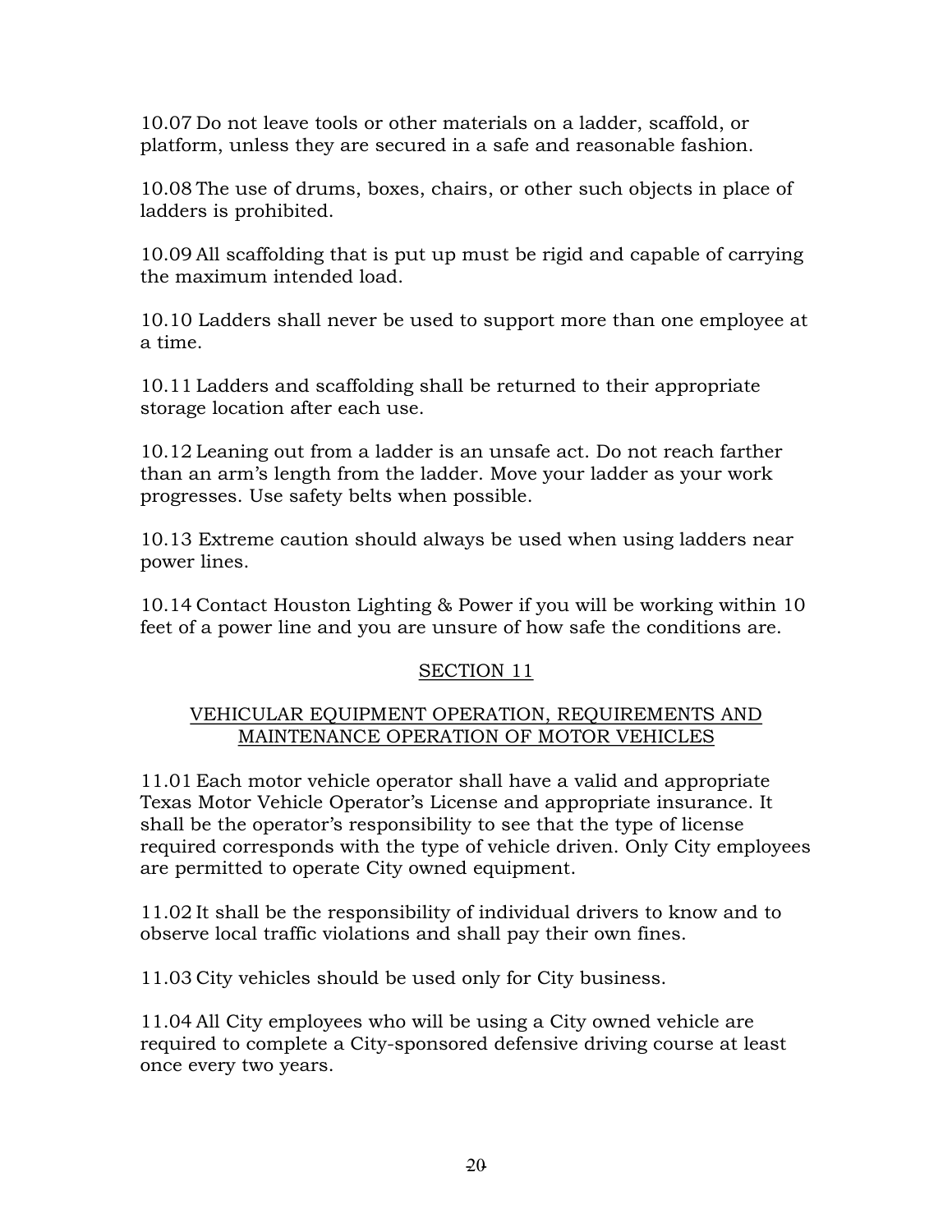# SAFETY PROCEDURES

11.10 It shall be the responsibility of the operator to see that the motor vehicle being driven is in safe condition. All unsafe vehicles shall be reported immediately.

 $11.11$  When operating slow-moving equipment in public right-of-ways, you must be equipped with and display a triangular, reflecting sign.

 $11.12$  Vehicles stopped or parked within the right-of-way will have activated flashers.

11.13 Never park or stop in the wrong traffic lane.

11.14 Employees shall not ride on fenders, bumpers, running boards, or any other part of a moving vehicle. Standing in a moving vehicle, and/or jumping on or off a vehicle in motion is strictly prohibited.

11.15 Use extra caution when approaching children at play or passing through school zones.

11.16 Keep alert at railroad crossings. Make sure you have a clear view of the tracks.

# REPORTING ACCIDENTS

11.20 When involved in an accident in a City vehicle, you must fill out an accident report for the Police Department (see Appendix). The Police must be notified within 24 hours. Do not wait until the report is typed-hand write it if necessary.

11.21 Get a copy of the other driver's insurance, driver's license number, resignation, and make of vehicle.

11.22 Do not sign anything unless issued a traffic citation by a police officer.

11.23 If there are witnesses, give their names to the police and your supervisor.

11.24 Report the accident to your supervisor as soon as possible. If you have been injured, tell your supervisor.

11.25 Contact the Finance Director or Finance Department Secretary as soon as possible for insurance purposes (261-4292).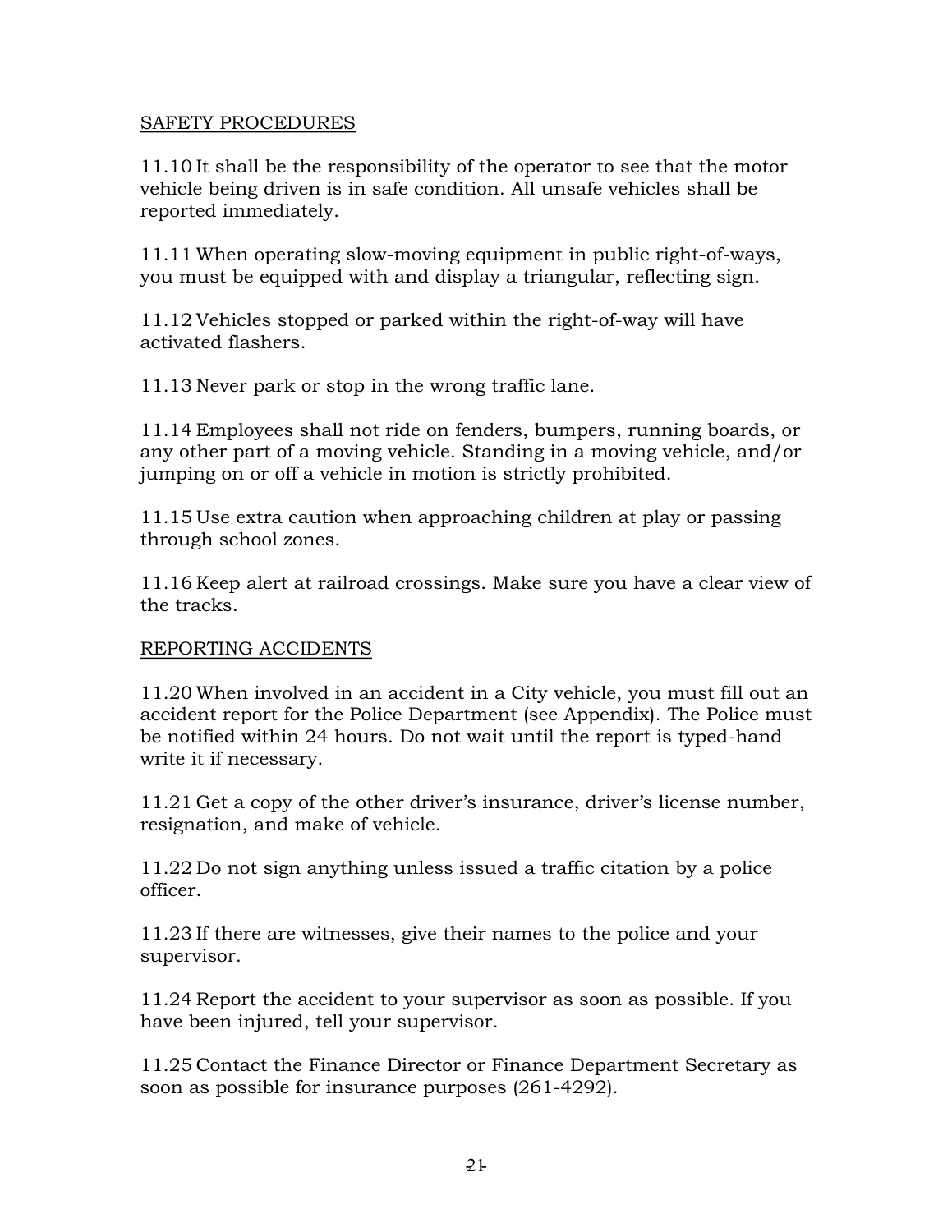#### SECTION 12

# BARRICADES AND WARNING DEVICES

12.01 Make sure all warning lights are functional.

12.02 Always use reflective barricades that conform to City standards.

12.03 Be sure barricades are clean and in good condition.

12.04 Warning signs should be put up when working or moving in the right-of-way.

12.05 Reflective safety vests will be worn whenever working in right-ofways.

# SECTION 13

# ROAD CONSTRUCTION AND MAINTENANCE

#### CONSTRUCTION SITE PREPARATION

13.01 Before starting work, ask electric, gas, telephone, and water utilities to stake lines. Contact companies with underground cables 48 hours prior to beginning work.

13.02 To place advanced warning regarding ongoing maintenance or construction, use the Manual on Uniform Traffic Control Devices for Streets and Highways.

13.03 Use flashing lights on vehicles during signing operation.

13.04 Begin by placing the most distant sign first. Park the crew truck legally on the shoulder of the road. Place the first warning sign at least 500 feet in front of the area where the traffic becomes channeled.

13.05 Display high-visibility orange flags or flashing yellow warning lights on single warning signs.

13.06 Check for possible underground cables before using manual post drivers to erect construction signs.

13.07 See that flagpersons remain on the job until barricading is finished. Flagpersons should know how to properly use flags and other warnings device.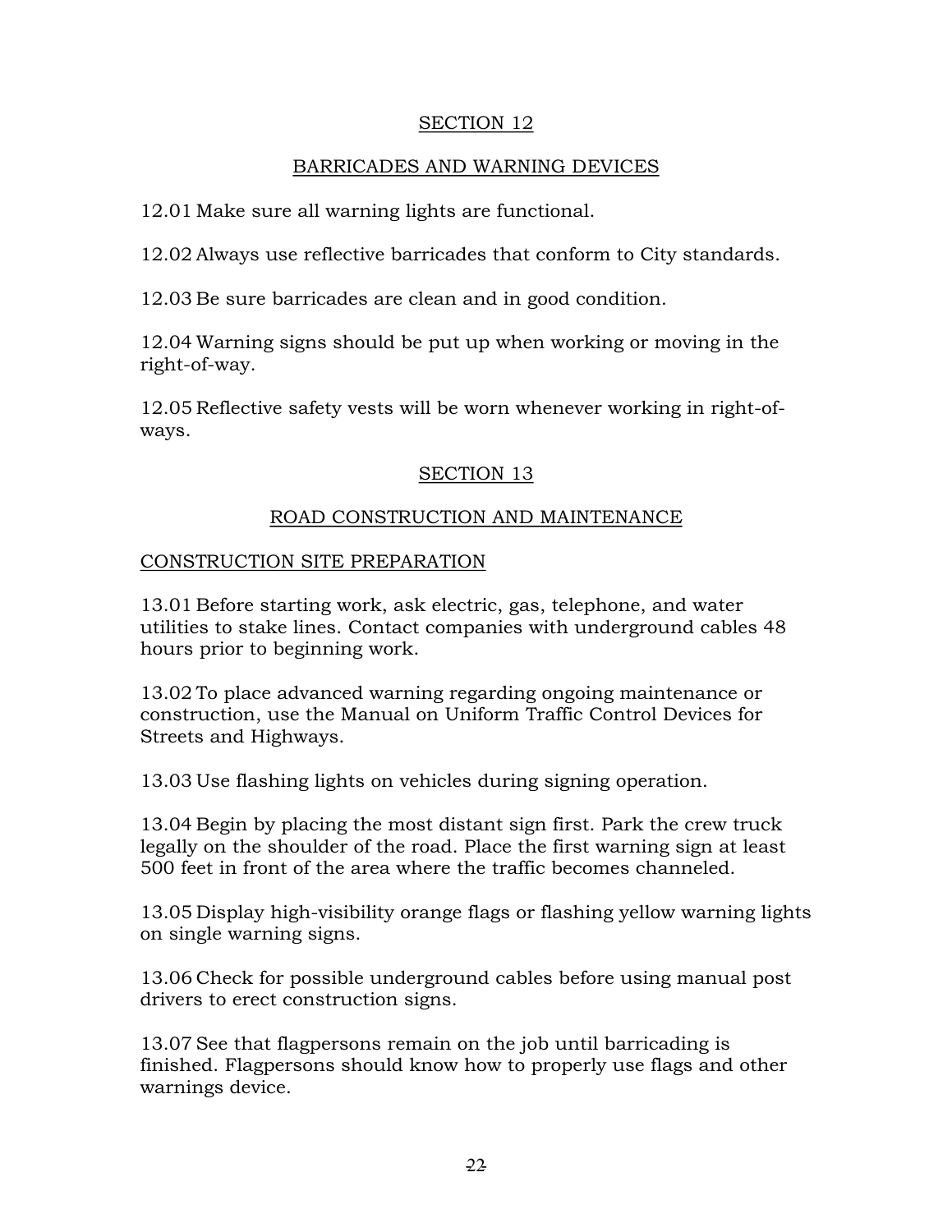13.08 Wear high-visibility clothing. You should be visible to drivers from at least 500 feet.

13.09 Remove all temporary signs that no longer apply.

13.10 If an open cut is left in a posted traffic lane when work is stopped, place and anchor a steelplate cover over the cut. The plate should be strong enough to sustain normal traffic loads. If a cut cannot be covered, Leave signs and barricades warning drivers of this situation.

13.11 Before felling trees, prepare a path for a quick escape in the quadrant opposite the fall of the tree. Do not stand closer than 25 feet from large trees being felled.

13.12 Never trim or fell trees with power lines running through them.

13.13 Once started, complete the felling before leaving the location.

13.14 When clearing with bulldozers or tractors, be aware of dead tree limbs that may fall on the tractor or people nearby, and dead logs that can snap up.

13.15 Do not operate clearing equipment unless it is fitted with arched steel canopies, safety glass, and roll-over protective structures.

13.20 Work one side of the road at a time, when possible. Tools should be kept near the work site. Never cross traffic to obtain tools or equipment.

13.21 Wear high-visibility vests.

13.22 Always ride within the cab of the truck-never in a truck bed.

13.23 Use long, nonconductive stadia rods and leveling rods.

13.24 If working in tick-infested areas, inspect body and clothing for ticks as soon as possible after working.

13.25 Wear high-top shoes or boots in areas where harmful snakes, plants, or insects exist.

# HEAVY EQUIPMENT OPERATION

13.30 Explain to operators daily the work required, including all safety precautions.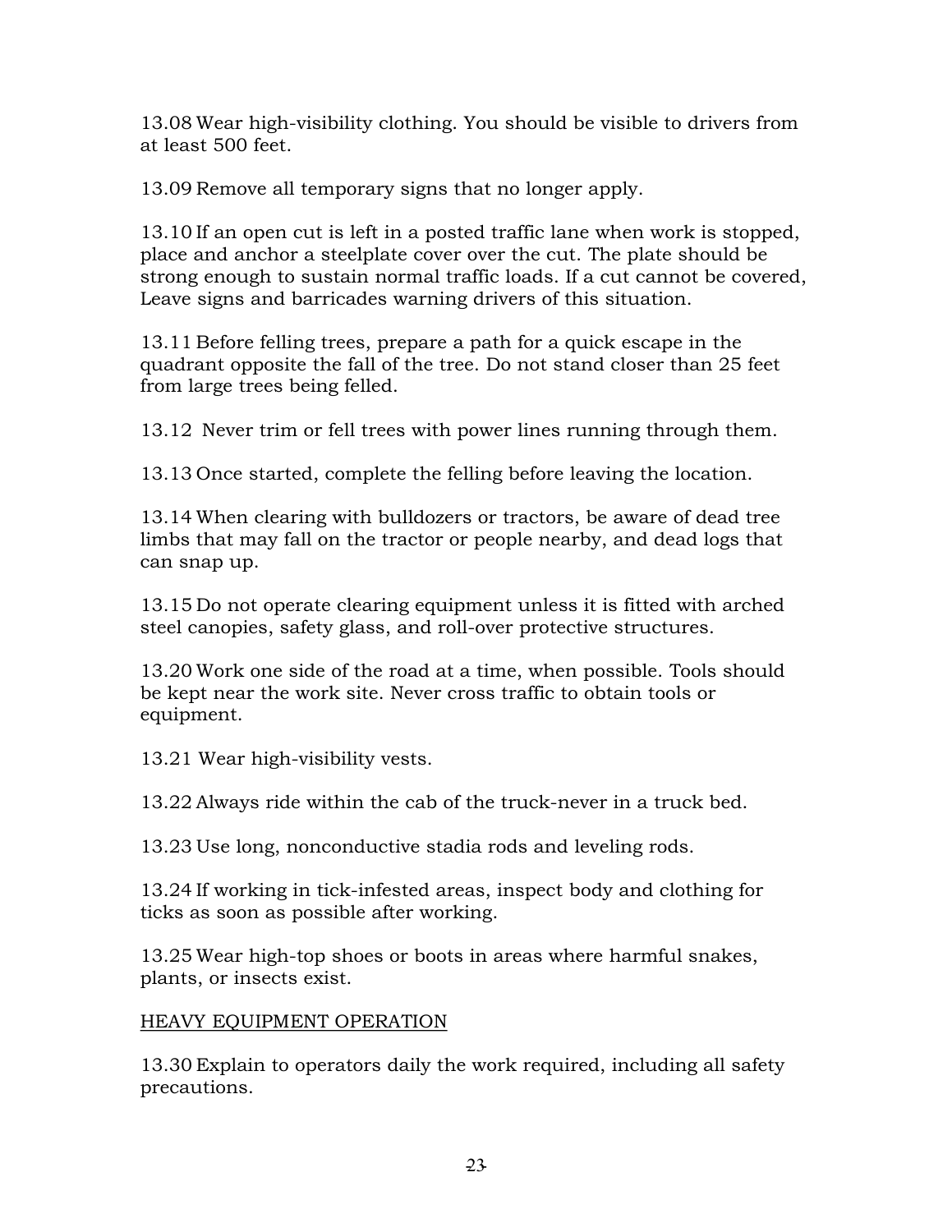13.31 Allow only operators on construction equipment when it is running.

13.32 All machines shall be equipped with a reversesignal alarm for the driver to use when he/she has an obstructed view. Always make sure that the area is clear of people, equipment, and other vehicles before moving in reverse.

13.33 All motorgraders shall be equipped with a slow-moving vehicle (SMV) sign and with fluorescent red flags to place on the blade side facing traffic.

13.34 Never leave a machine with a motor idling.

13.35 Judge for safety before working near an embankment or excavation.

13.36 Do not stop equipment on a curve unless it is visible to approaching traffic for at least 1000 feet.

13.37 Do not stand behind or in front of parked machines.

13.38 Drive equipment entirely off the road if it is to be left overnight. If this is not possible, adequately mark the vehicle with barricades and lights. Lock the equipment and lower all blades and other attachments to the ground.

13.39 Wear gloves when handling cables or wires.

# ASPHALT WORK

13.40 Wear heavy clothing to prevent hot liquid burns to the skin. Longsleeve shirts are recommended. Keep water handy to cool anyone's skin that has been splashed with asphalt.

13.41 Only trained and authorized operators should light the asphalt heaters and be responsible for the fire and hot kettle. Never light the burner with a match held in the hand.

13.42 Do not check the temperature of hot mix for bituminous paving while the truck is under the hopper.

13.43 Do not overheat the kettle or turn the heat so low that the flame goes out and gas accumulates.

13.44 Repair or replace inoperative temperature gauges immediately.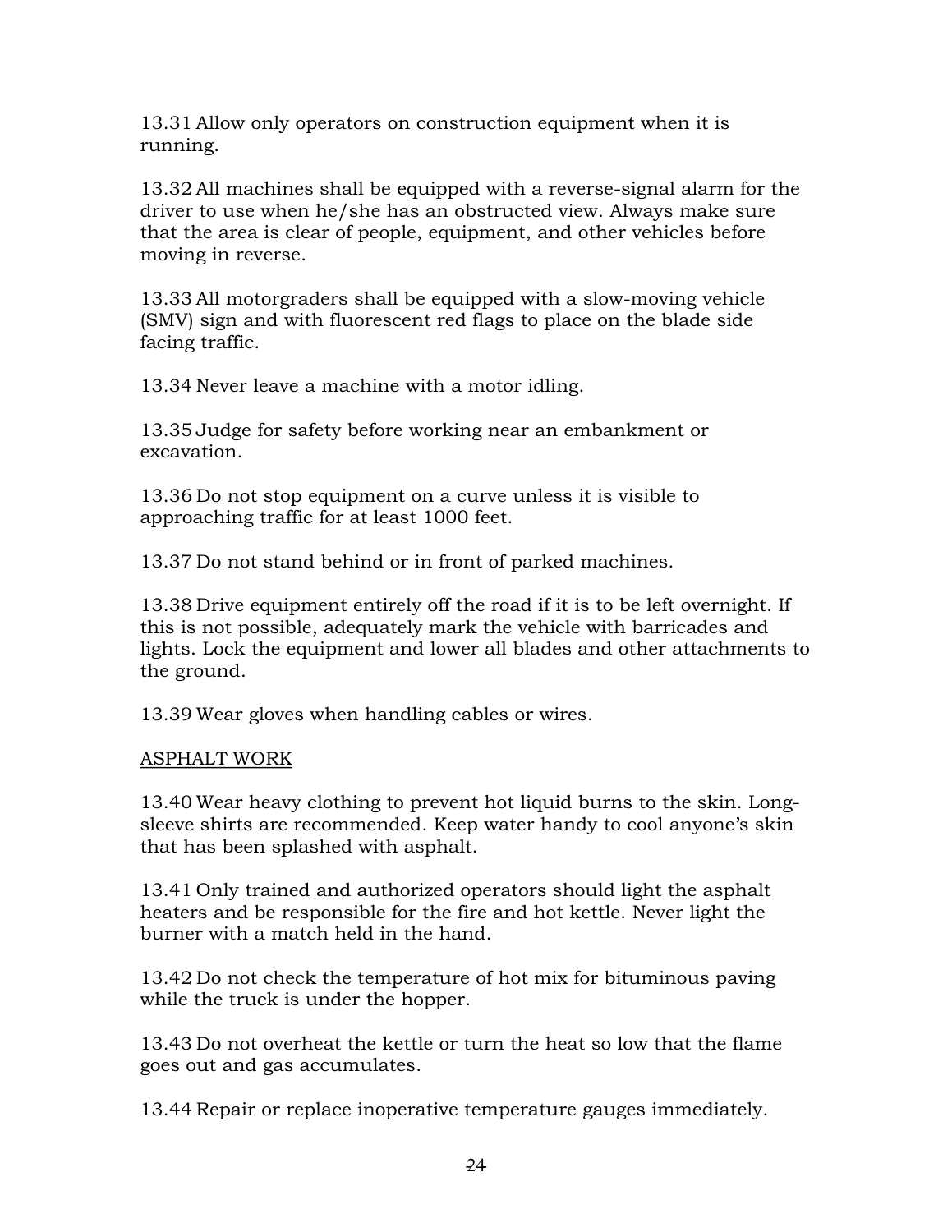13.45 Use dry sand or dirt-not water- to put out an asphalt fire.

13.46 Do not heat asphalt storage tanks with open fires.

13.47 For storage purposes, locate kettles and storage tanks as far as possible from other flammable materials.

13.48 Do not fill pouring cans over three-fourths full.

# LANE MARKING AND CENTER STRIPPING-SAFETY PROCEDURES

13.50 Paint vehicles a high-visibility yellow or have them display highvisibility warning signs.

13.51 Protect operators of two-wheeled striping machines with flagpersons at front and rear.

13.52 Do not mark during traffic rush hours.

13.53 Wear goggles when using paints containing glass beads or skin irritants.

# BRUSH CUTTING-SAFETY PROCEDURES

13.60 Fasten tools securely in trucks, and/or carry them in protective scabbards.

13.61 Regularly sharpen tools to prevent slips, and keep their blades tight on the handles.

13.62 Wear high-topped shoes or boots.

13.63 Use machines only on light brush, and be sure to keep legs clear when using machetes. Station machete choppers at least 10 feet apart.

# MOWING OPERATIONS-SAFETY PROCEDURES

13.70 Wear safety hats and high-visibility clothing.

13.71 Display slow-moving vehicle (SMV) emblems on the rear of the mower.

13.72 An operator should always be in the seat of the mower when the motor is running.

13.73 Never operate a mower on steeper than a three-to-one slope.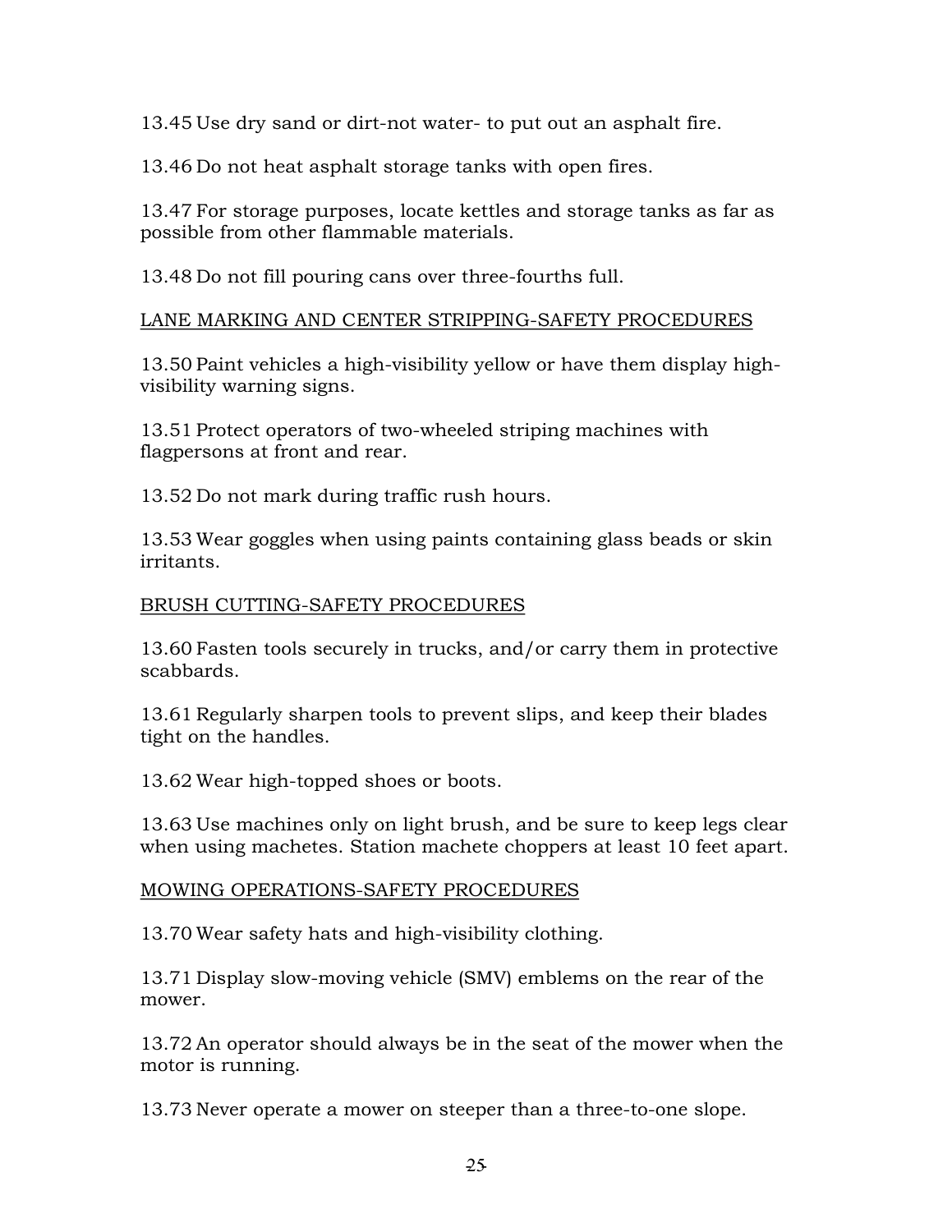13.74 Clear areas before mowing any objects that could be thrown.

13.75 Operate cautiously; slow down for stumps, right-of-way markers, etc.

# SECTION 14

# OFFICE SAFETY

# GENERAL

14.01 Report all safety hazards and injuries to your supervisor without delay (see Accident Report in Appendix)

14.02 The location of fire extinguishers and emergency exits shall be noted by all employees.

14.03 Running in an office shall not be permitted. Always walk slowly and cautiously up and down stairs, and use hand rails when they are available.

14.04 Extension cords and other devices shall not be stretched across the floor where they will create a hazard. Use as many outlets as possible—don't overload.

# OFFICE EQUIPMENT AND FURNITURE

14.10 File cabinets and desk drawers shall be closed when they are not in use. Only one drawer shall be opened at a time.

14.11 All defective equipment and furniture shall be tagged and reported to the supervisor.

14.12 Defective electrical cords shall be reported and repaired or replaced without delay.

14.13 No employee shall attempt to repair an office machine unless authorized and trained to do so, and then only when the power has been cut off and the machine stopped.

# FLOORS

14.20 Water, oil or other liquids left on floors are hazards and shall be cleaned up at once.

14.21 Loose objects shall never be left on stairs.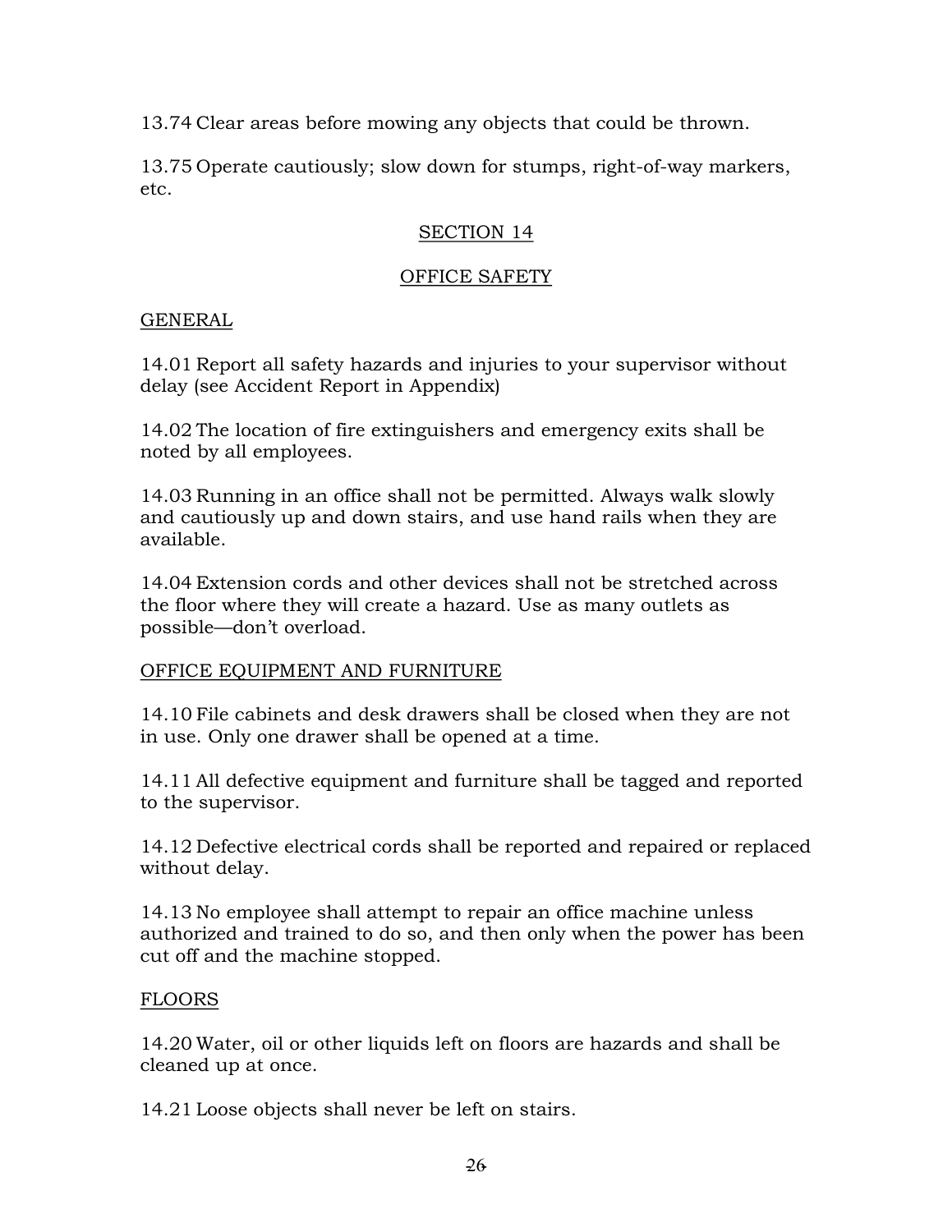14.22 Where floor surfaces are treated, they shall be done with a slip resistant preparation.

14.23 When runners are used on floors, they shall be checked often to prevent loose strips.

# SHARP AND POINTED OBJECTS

14.30 Caution shall always be used when operating a paper cutter. The cutting edge shall never be left raised while unsupported, and should always be closed when not in use.

14.31 Razor blades or other sharp instruments shall never be kept loose in desk drawers.

14.32 Glass and other sharp objects shall never be placed in waste baskets.

# SECTION 15

# MISCELLANEOUS

# 15.01 PERSONAL CONDUCT

- 1. The manner in which employees conduct themselves is a reflection upon the City and each person employed by the City. To our customers, the taxpayers, and general public, the actions of each of us are those of the City, because we are the City.
- 2. Good customer relations are one of the most important parts of our service. Each of us is responsible for building the customer's confidence in our City through friendly and efficient work practices. Therefore, the following rules shall be adhered to at all times:
	- a. Employees shall be courteous and considerate of the public and of each other.
	- b. Use of obscene language while working in and around public places will not be tolerated. Temper and ill-feelings are not marks of efficiency and shall not be displayed.
	- c. No employee shall smoke or use matches or open flames on a customer's premises when there are signs prohibiting these things from being done, or when the customer requests they not be done.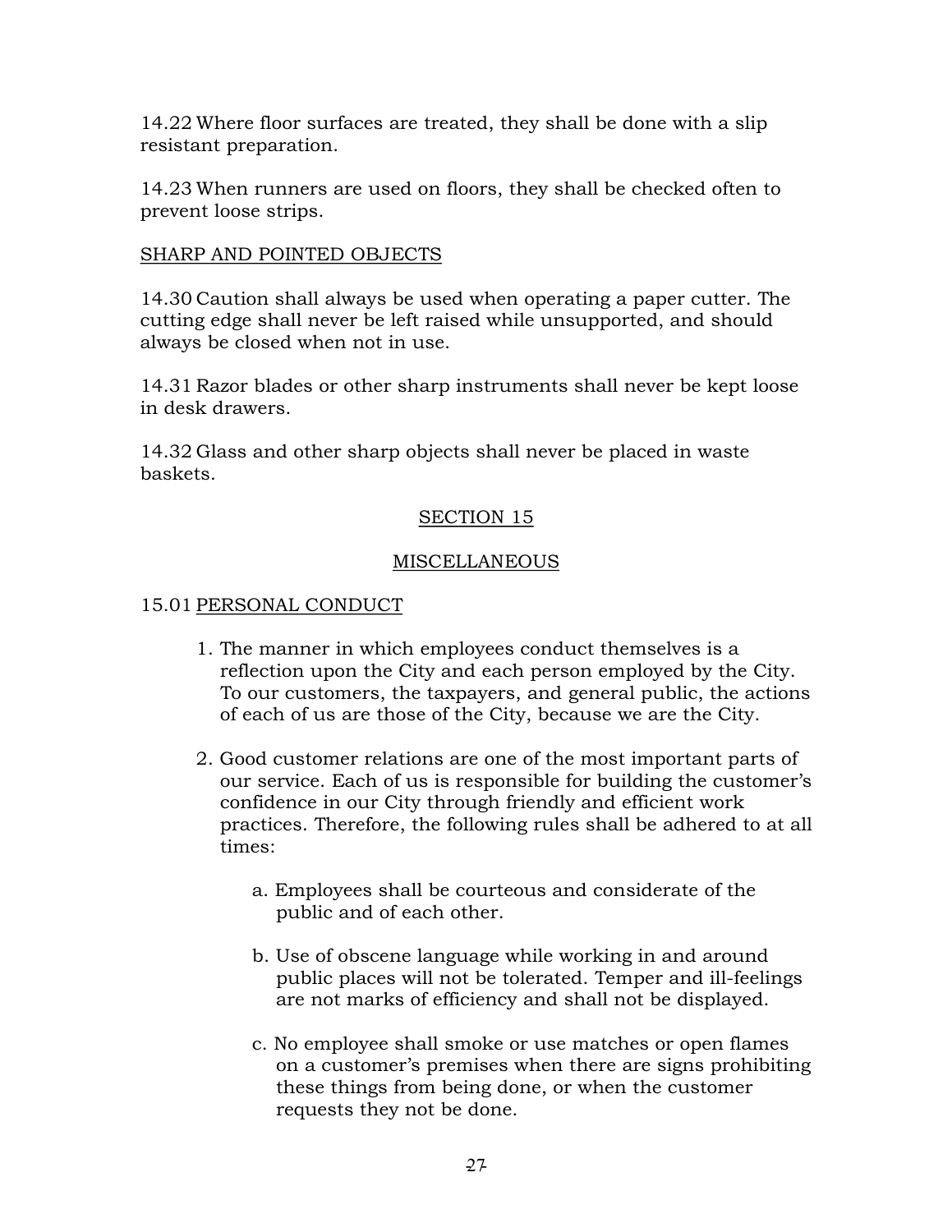#### 15.02 WORKING ON CUSTOMER'S PREMISES

- 1. Care shall be exercised in working on or about the customer's property to prevent damaging fences, shrubbery, gardens, flower beds, buildings, etc.
- 2. No trash shall be left on the customer's property.
- 3. Dogs are one of the most common hazards. To prevent being bitten depends, in large measure, upon your actions in approaching a dog, and your behavior while on the premises. When the customer is not at home and a dog cannot be controlled, avoid entering the premises, and arrange to do the work when the customer will be present. Call the owner's attention to an unfriendly dog so that it may be tied or penned while you are on the premises.

#### SECTION 16

# APPENDIX

16.01 Material Safety Data Sheet- example follows

16.02 Accident Report Form example follows, along with instructions for reporting accidents

- 16.03 Supervisor's Investigation Report-example follows
- 16.04 Insurance Claims Notice-example follows

# INSRTUCTIONS FOR REPORTING ACCIDENTS

It is the City's policy that any accident involving a City vehicle or City equipment will be reported to the supervisor/police/contact person, in order to protect the City and the individual.

- I. The following procedures should be followed if you are the Operator of a City vehicle and it is involved in an accident with another vehicle:
	- A. STOP at once!
	- B. Park the vehicle or equipment safely.
	- C. If it is a vehicular accident, notify the police immediately. Request a police unit to come to the scene of the accident.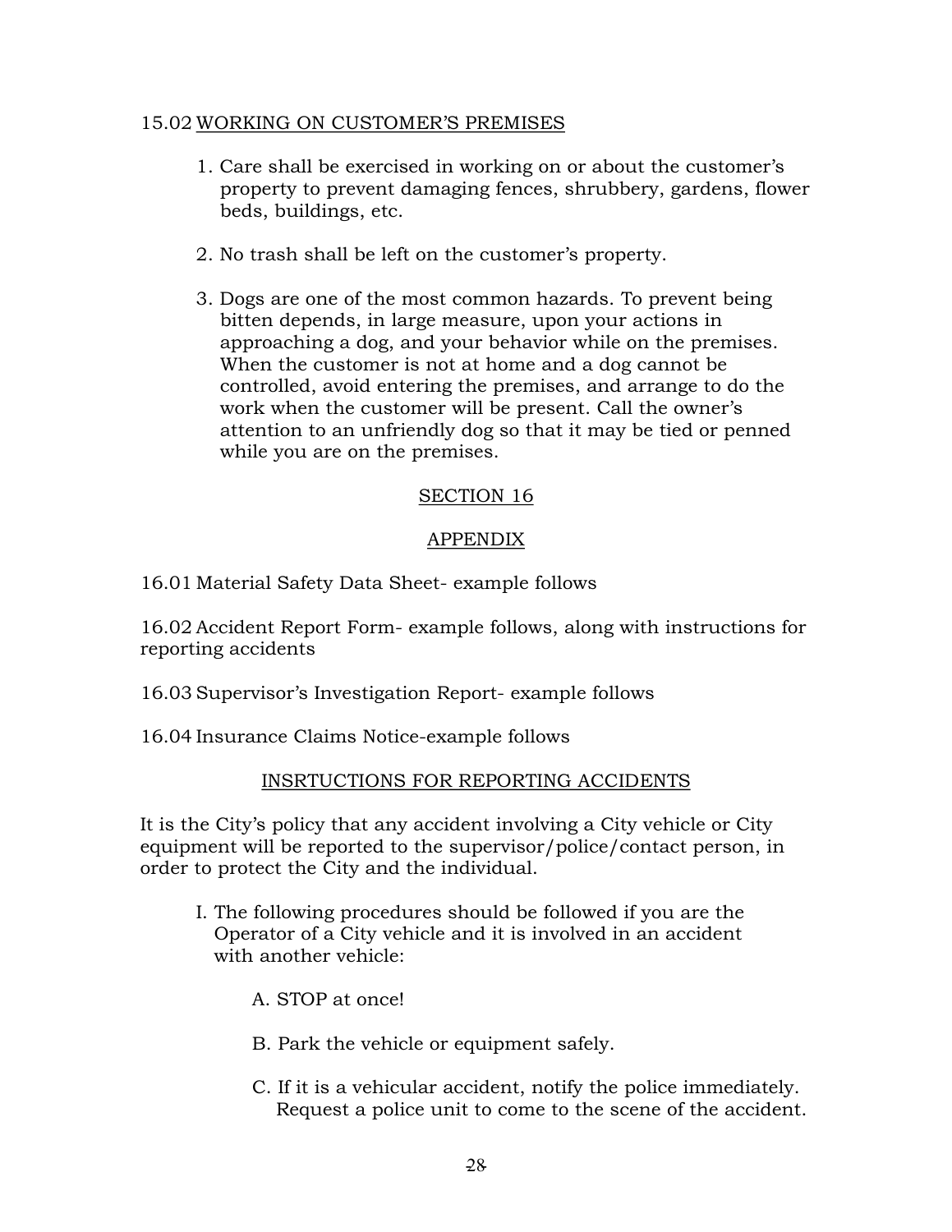- D. Discuss the accident ONLY with the police.
- E. Do not sign anything unless issued a traffic citation by a police officer.
- F. If there are witnesses. Please give their names to the police and your supervisor.
- G. Report the accident to your supervisor as soon as possible.
- H. Contact the City's "Contact Person" who handles auto/property/liability claims for the City.
	- 1. A copy of the handwritten accident report should be given to the "Contact Person" BEFORE the accident report is typed. This should be done the next business day, AT THE LATEST. Send the typed copy when it is ready.

Contact Person:

TBA (281)000-0000

- 2. The Contact Person will take care of notifying the City's insurance carrier, Texas Municipal League. The City is self-insured.
- II. If you are the operator of City equipment, in the event of an accident involving damage to a Citizen's vehicle/property, you must follow these procedures:
	- A. STOP working at once.
	- B. Move equipment so that it is in a safe area and will do no more damage to vehicles and/or property.
	- C. Report the accident to the owner of the vehicle and/or property, as well as your supervisor, as soon as possible.
	- D. Contact the City's "Contact Person" who handles auto/property/liability claims for the City.
		- 1. A copy of the handwritten accident report should be given to the "Contact Person" BEFORE the accident report is typed. This should be done the next business day, AT THE LATEST. Send the typed copy when it is ready.